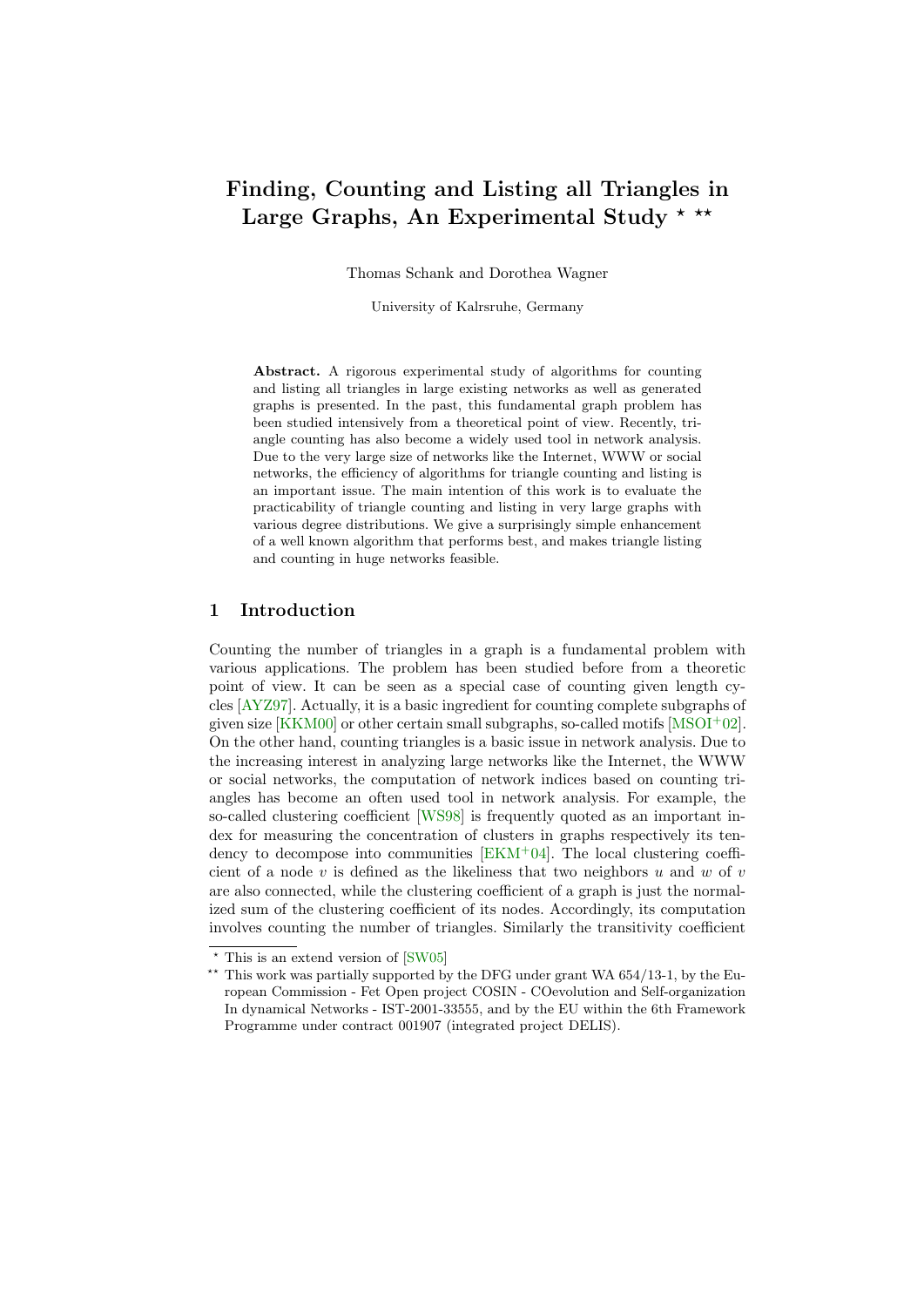of a graph [\[HP57](#page-11-4)[,HK79\]](#page-11-5), which is just three times the number of triangles divided by the number of triples (paths of length two) in the graph is sometimes considered. It was used in [\[NWS02\]](#page-11-6) for analyzing e.g. the movie actor network considered also in our experimental study. Actually, in [\[NWS02\]](#page-11-6) it was claimed to be equal to the clustering coefficient which has been disproved [\[BR02,](#page-10-2)[SW04\]](#page-11-7). The theoretically most efficient algorithms for counting triangles are based on fast matrix multiplication [\[CW90\]](#page-10-3). However fast matrix multiplication is more of theoretic interest. Moreover, algorithms based on matrix multiplication can be only used for triangle counting but not for listing. Alternative approaches can be seen as straight forward iteration over the nodes or edges of the graph like the procedure presented in [\[BM01\]](#page-10-4), and can also be easily modified to list all triangles.

This paper now presents an intensive experimental evaluation of various algorithms for counting and listing all triangles in a graph. To the best of our knowledge, these algorithms have not been studied comparatively from an experimental point before. Real world graphs as well as generated graphs are considered. The main intention of this work is to evaluate the practicability of triangle counting and listing in very large graphs with various degree distributions. Besides the experimental study, we give an enhancement of a well known algorithm which turns out to perform very well regarding execution time.

#### 2 Definitions and Properties

Let  $G = (V, E)$  be an undirected, simple graph with a set of nodes V and a set of edges  $E$ . We use the symbol n for the number of nodes and the symbol m for the number of edges. The degree  $d(v) := |\{u \in V : \exists \{v, u\} \in E\}|$  of node v is defined to be the number of nodes in  $V$  that are adjacent to  $v$ . The maximal degree of a graph G is defined as  $d_{\text{max}}(G) = \max\{d(v) : v \in V\}$ . An n-clique is a complete graph with  $n$  nodes. Unless otherwise declared we assume graphs to be connected.

A triangle  $\Delta = (V_{\Delta}, E_{\Delta})$  of a graph  $G = (V, E)$  is a three node subgraph with  $V_{\Delta} = \{u, v, w\} \subset V$  and  $E_{\Delta} = \{\{u, v\}, \{v, w\}, \{w, u\}\} \subset E$ . We use the symbol  $\delta(G)$  to denote the *number of triangles* in graph G. Note that an *n*-clique has exactly  $\binom{n}{3}$  triangles and asymptotically  $\delta_{\text{clique}} \in \Theta(n^3)$ . In dependency to m we have accordingly  $\delta_{\text{clique}} \in \Theta(m^{3/2})$  and by concentrating as many edges as possible into a clique we get the following lemma:

<span id="page-1-0"></span>**Lemma 1.** There exists a graph  $G_m$  with m edges, such that

$$
\delta(G_m) \in \Theta(m^{3/2}).
$$

#### 3 Algorithms

We call an algorithm a *counting algorithm* if it outputs the number of triangles  $\delta(v)$  for each node v and a *listing algorithm* if it outputs the three participating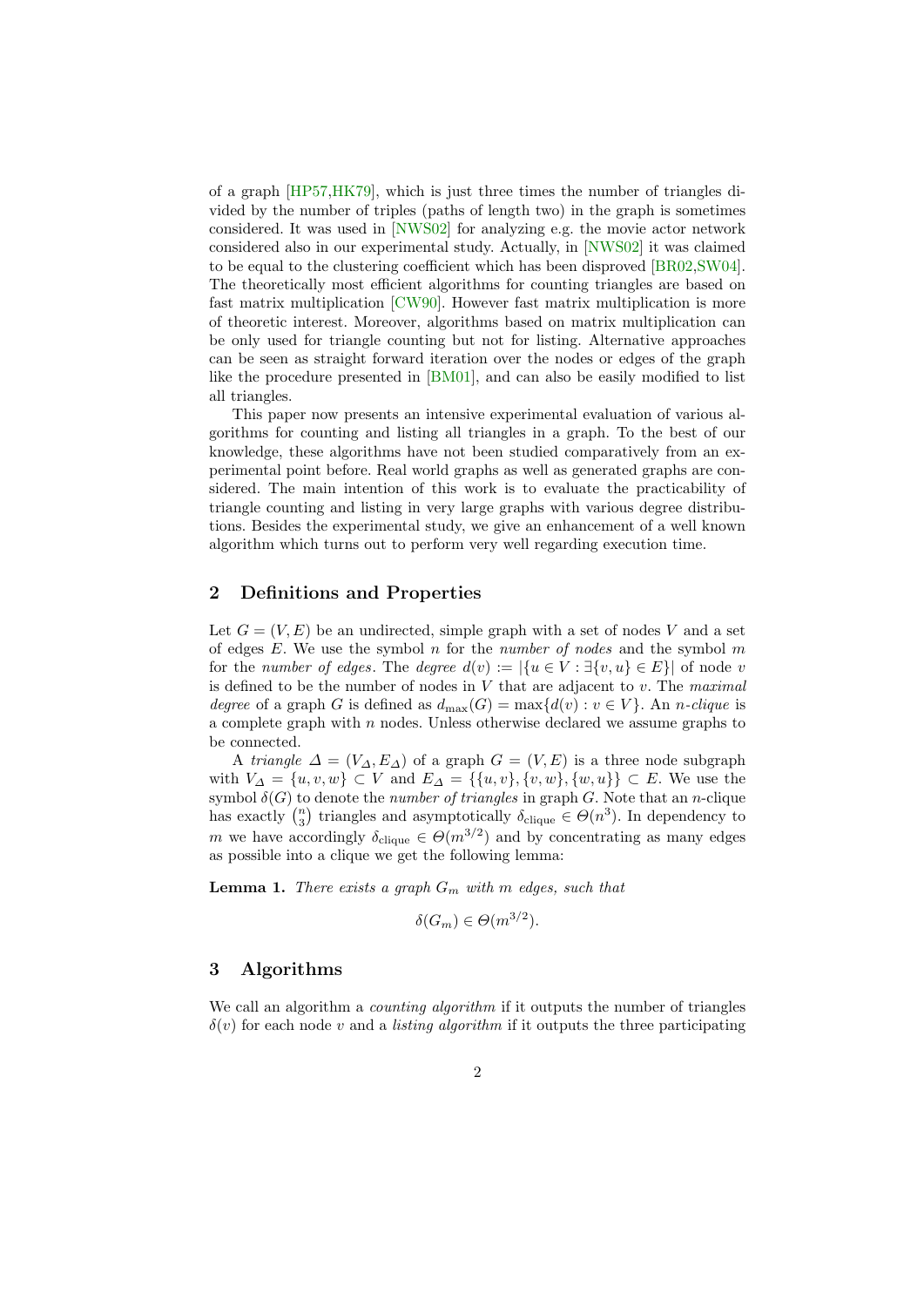nodes of each triangle. A listing algorithm requires at least one operation per triangle. For the running time we get worst case lower bounds of  $\Omega(n^3)$  in terms of n and  $\Omega(m^{3/2})$  in terms of m by Lemma [1.](#page-1-0) A very simple algorithm with running time  $\binom{n}{3}$  is to check for edges between nodes of every three element subset of V. There exists a counting algorithm that beats the  $\Omega(n^3)$  bound for listing algorithms. If  $A(G)$  is the adjacency matrix of graph  $G$ , then the diagonal elements of  $A(G)^3$  contain two times the number of triangles of the corresponding node. This immediately leads to a counting algorithm with running time  $\Theta(n^3)$ respectively  $\Theta(n^{\gamma})$ , where  $\gamma$  is the matrix multiplication exponent. It is currently known that  $\gamma \leq 2.376$  [\[CW90\]](#page-10-3).

An algorithm with running time  $\Omega(m^{3/2})$  has been proposed by Itai and Rodeh [\[IR78\]](#page-11-8). A counting algorithm that beats the  $\Omega(m^{3/2})$  bound was given by Alon, Yuster and Zwick [\[AYZ97\]](#page-10-0). We will discuss its corresponding listing version among the following algorithms which we evaluate experimentally.

Algorithm "node-iterator" Algorithm node-iterator iterates over all nodes and tests for each pair of neighbors if they are connected by an edge. The asymptotic running time is given by the expression

$$
\sum_{v \in V} \binom{d(v)}{2} \tag{1}
$$

and bounded by  $\mathcal{O}(nd_{\text{max}}^2)$ . This is already a considerable improvement over  $\varnothing(n^3)$ .

Algorithm " $ayz$ " and "listing- $ayz$ " The counting algorithm due to Alon, Yuster and Zwick  $[AYZ97]$  combines the techniques of the algorithms nodeiterator and matrix-multiplication. Informally the algorithm splits the node set into low degree vertices  $V_{\text{low}} = \{v \in V : d(v) \leq \beta\}$  and high degree vertices  $V_{\text{high}} = V \setminus V_{\text{low}}$  where  $\beta = m^{\gamma - 1/\gamma + 1}$ . The standard method *node-iterator* is performed on the low degree nodes and (fast) matrix multiplication on the induced subgraph of  $V_{\text{high}}$ . The running time is in  $\mathcal{O}(m^{2\gamma/(\gamma+1)})$  [\[AYZ97\]](#page-10-0). We can derive a listing algorithm *listing-ayz* with running time in  $\mathcal{O}(m^{3/2})$  by using node-iterator also for the induced subgraph of  $V_{\text{high}}$ , in this case  $\beta = \sqrt{m}$ .

<span id="page-2-0"></span>Algorithm node-iterator-core The following modification of node-iterator is based on the concept of cores. The  $k$ -core of a graph is the largest node induced subgraph with minimum degree at least k. The *core number*  $c(v)$  of a node v is the maximum  $k$  of all cores it belongs to. The *core number of a graph c* is the maximal core number of all of its nodes.

The algorithm *node-iterator-core* takes a node with currently minimal degree, computes its triangles in the same fashion as in node-iterator and then removes the node from the graph. The running time is bounded by

$$
\sum_{v \in V} \binom{c(v)}{2}.
$$
\n(2)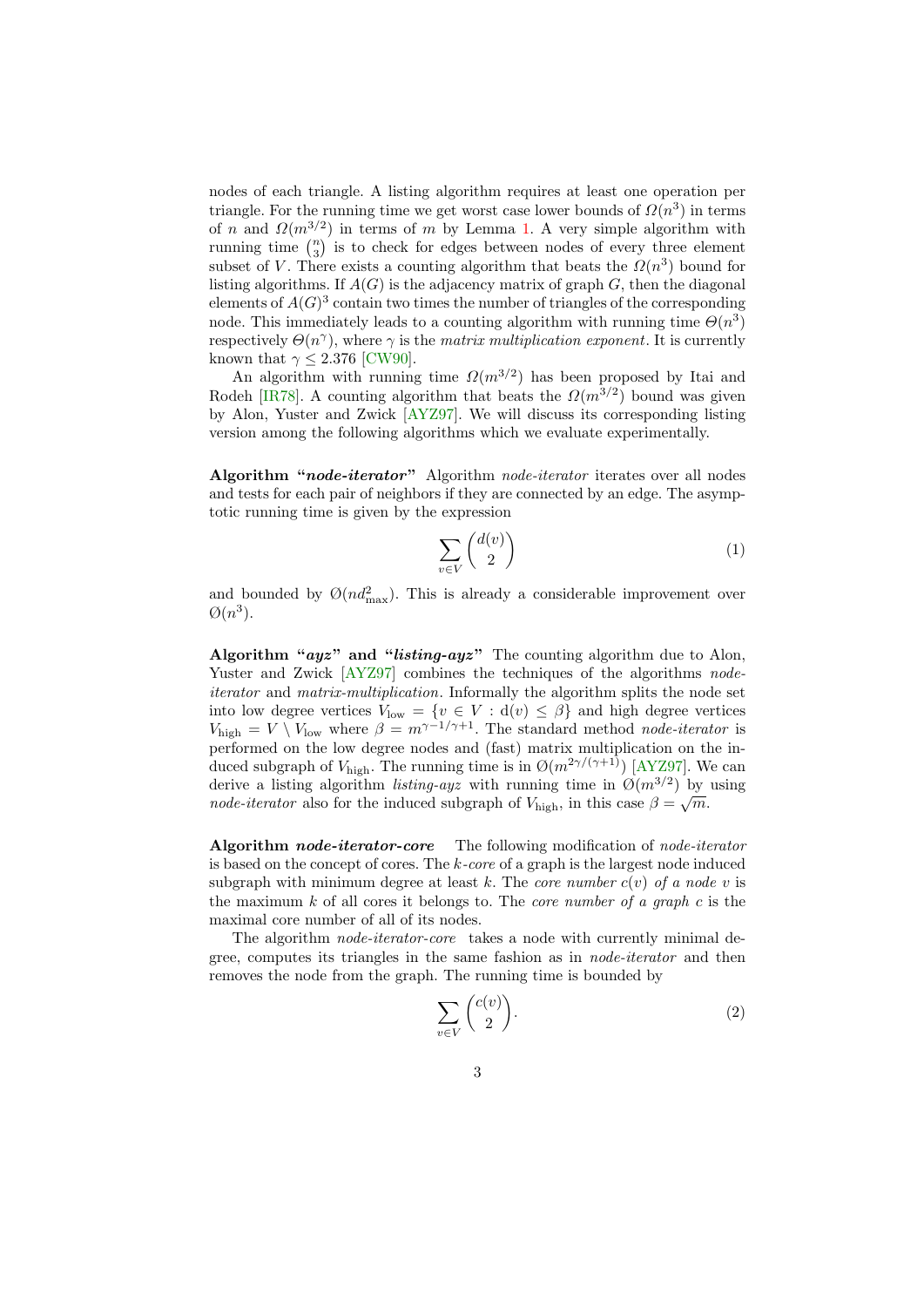Analogous to algorithm *node-iterator* we can bound the running time by  $\mathcal{O}(nc^2)$ . Note that after removing all nodes v with  $c(v) \leq \sqrt{m}$  the remaining graph is a subgraph of the node induced subgraph  $V_{\text{high}}$  of *listing-ayz*. Hence, this algorithm is an improvement to *listing-ayz* and the running time is in  $\mathcal{O}(m^{3/2})$ , too.

Algorithm "edge-iterator" The algorithm edge-iterator iterates over all edges and compares the adjacency data structure of both incident nodes. For an edge  $\{u, w\}$  the nodes  $\{u, v, w\}$  induce a triangle if and only if node v is present in both adjacency data structures  $Adj(u)$  and  $Adj(w)$ .

If the adjacency data  $Adj(v)$  is given in a sorted array, we can compare the two adjacencies for an edge  $\{u, w\}$  in  $d(u) + d(w)$  time. The sorting can be achieved with a preprocessing step in  $\sum_{v \in V} d(v) \ln d(v)$  time. We will have to see in the experimental section how this preprocessing influences the overall execution time. For now we will disregard the preprocessing in the running time which can then be expressed with

<span id="page-3-0"></span>
$$
\sum_{\{u,w\}\in E} d(u) + d(w). \tag{3}
$$

As with the previous algorithms we can give some less accurate bounds for the running time which are:  $\mathcal{O}(md_{\text{max}}) \subset O(mn)$ . Comparing  $\mathcal{O}(md_{\text{max}})$  with  $\mathcal{O}(nd_{\text{max}}^2)$  of node-iterator suggests that edge-iterator is an improvement to nodeiterator. However, this is not true! Consider the following amortized analysis: We split the costs  $d(u) + d(w)$  for an edge  $\{u, w\}$  in  $d(u)$  and  $d(w)$  units and assign  $d(u)$  to node u and  $d(w)$  to node w. In the outer loop each node v is passed  $d(v)$ times. Hence, the running time captured by Eq. [3](#page-3-0) can be equivalently expressed with

$$
\sum_{v \in V} d(v)^2. \tag{4}
$$

<span id="page-3-1"></span>Corollary 1. Disregarding preprocessing algorithm edge-iterator has the same asymptotic time complexity as algorithm node-iterator.

The algorithm *edge-iterator* is equivalent to an algorithm introduced by Batagelj and Mrvar [\[BM01\]](#page-10-4). It has been implemented within the software package Pajek [\[BM98\]](#page-10-5).

Algorithm "edge-iterator-hashed" This algorithm is based on edge-iterator. If we use a hashed container for the adjacencies we can ask for every node of the smaller container whether it is present in the larger container in  $\varnothing(1)$  time. This leads to a running time asymptotic to

$$
\sum_{\{u,w\}\in E} \min\{d(u), d(w)\}.\tag{5}
$$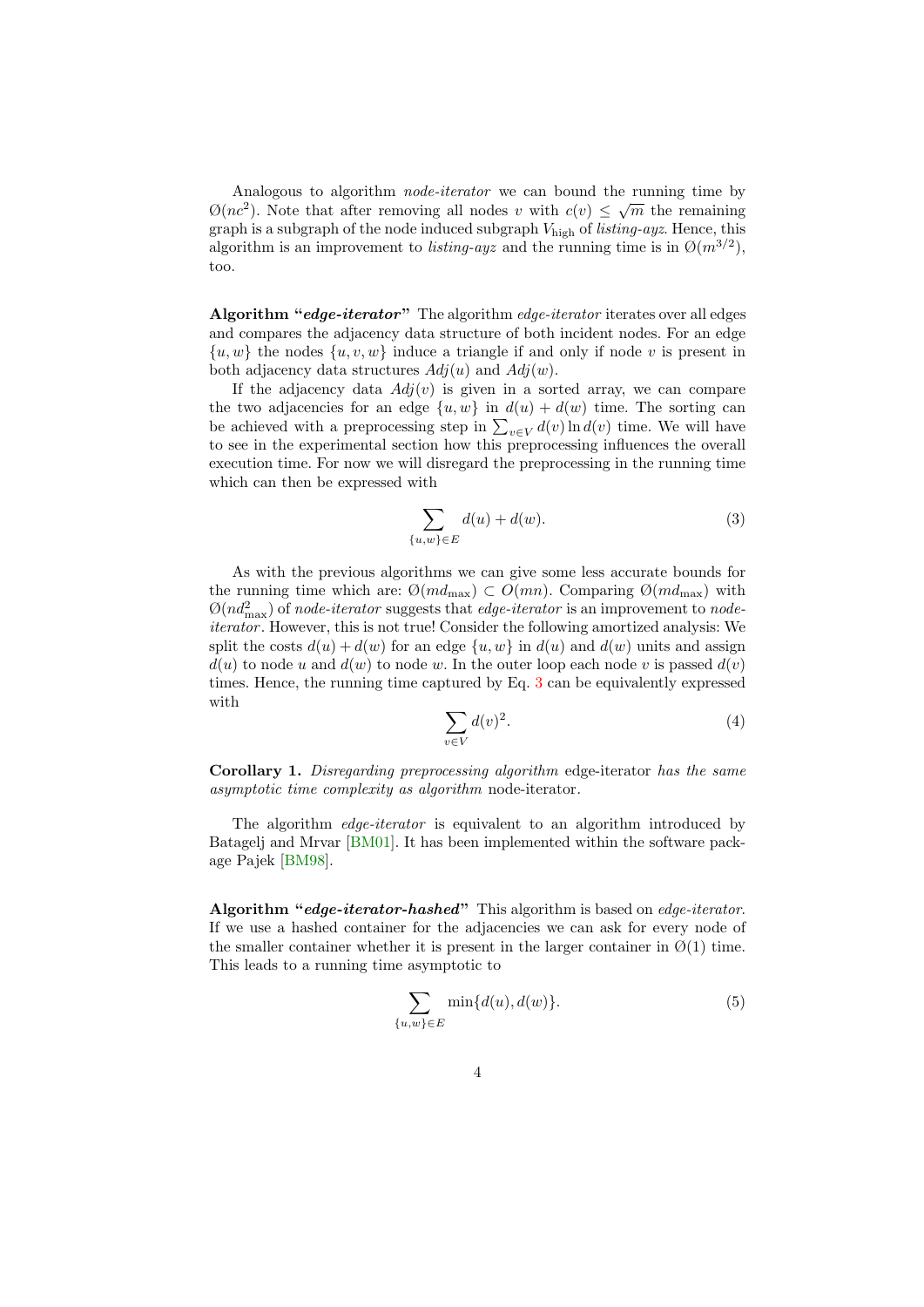Algorithm "forward" This is a refinement of algorithm edge-iterator. Instead of an adjacency data structure  $Adj(v)$  containing all neighbors of v, a dynamic data structure  $A(v)$  is used for which always  $|A(v)| \leq |Adj(v)|$ . See Alg. [1](#page-4-0) for the pseudo code and Figure [1](#page-4-1) for an example.

Algorithm 1: forward

<span id="page-4-0"></span>**Input:** ordered list of vertices  $(1, \ldots, n)$ , Adjacencies  $Adj(v)$ **Data:** Node Data:  $A(v)$ ; for  $v \in V$  do  $\lfloor A(v) \leftarrow \emptyset$ for  $s \in (1, \ldots, n)$  do for  $t \in Adj(s)$  do if  $s < t$  then foreach  $v \in A(s) \cap A(t)$  do  $\begin{bmatrix} \text{output triangle } \{v, s, t\} \end{bmatrix}$  $A(t) \longleftarrow A(t) \cup \{s\};$ 



<span id="page-4-1"></span>Fig. 1. Example for algorithm *forward*.

As Figure [1](#page-4-1) suggest, the algorithm is conveniently regarded on the directed graph induced by the ordering of the nodes. The size of the data structure  $A(v)$ is then bounded by the in-degree of node  $v$ , and the running time is bounded by the expression

<span id="page-4-2"></span>
$$
\sum_{\{u,w\}\in E} d_{\text{in}}(u) + d_{\text{in}}(w).
$$
 (6)

As a heuristic to minimize Eq. [6](#page-4-2) the nodes are considered in decreasing order of their degrees, which implies a preprocessing in  $\mathcal{O}(n \log n)$ . This ordering suffices to achieve the  $\mathcal{O}(m^{3/2})$  bound.

**Lemma 2.** The running time of algorithm forward is in  $\mathcal{O}(m^{3/2})$ .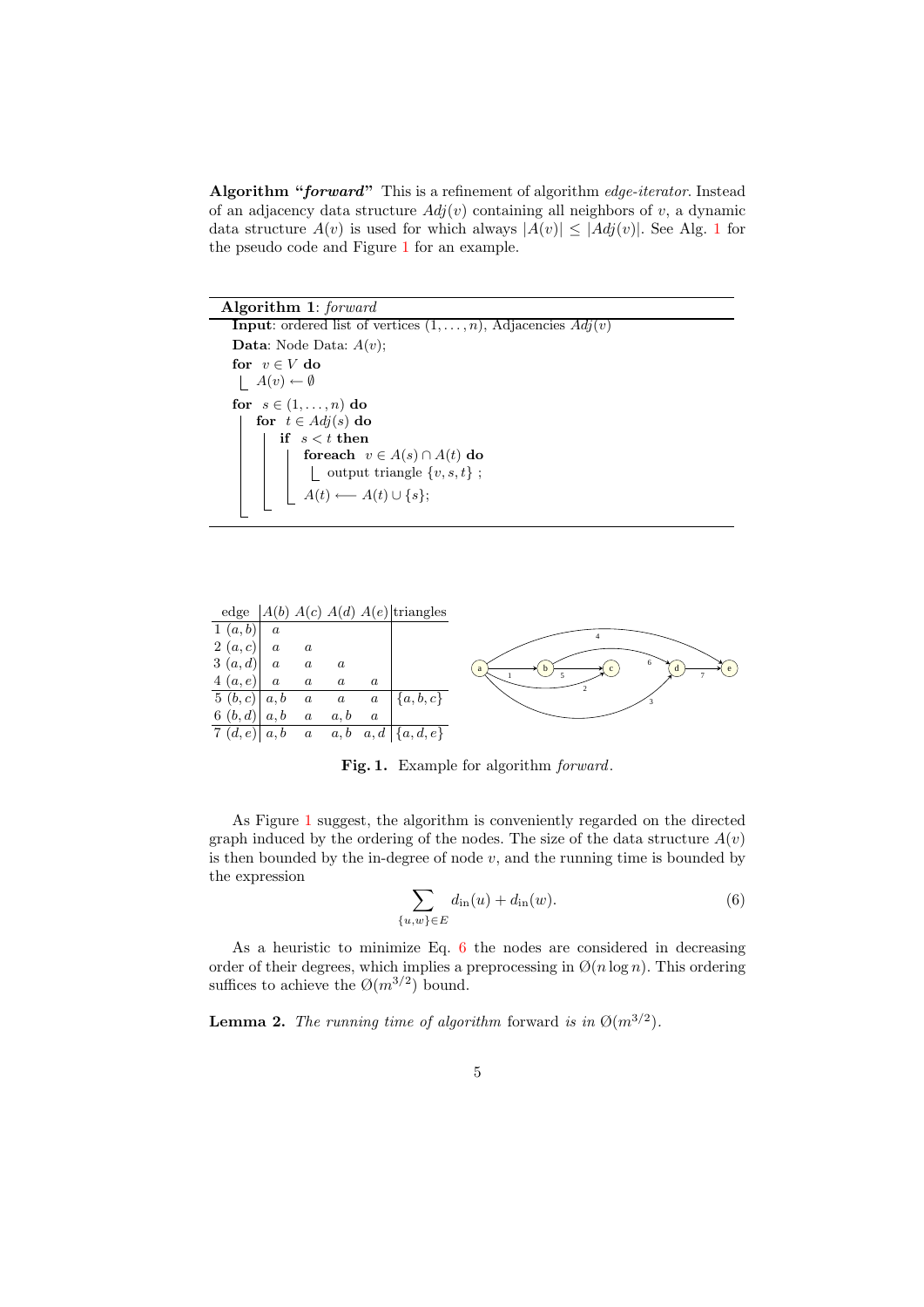Proof. Similar to algorithm *edge-iterator* we can bound the running time by *Troof.* Similar to algorithm edge-terrator we can bound the running time by  $\mathcal{O}(\max\{d_{\text{in}}\}m)$ . We now show that  $d_{\text{in}}(v) \in \mathcal{O}(\sqrt{m})$  for all nodes  $v \in V$ . Assume that there exists a node v with  $d(v) > \sqrt{m}$ . Consider the vertices  $v_1, \ldots, v_n$  in decreasing order of their degrees and let k be the index where  $d(v_k) > \sqrt{m}$  but decreasing order of their degrees and let k be the mask where  $a(v_k) > \sqrt{m}$  but  $d(v_{k+1}) \leq \sqrt{m}$ . From this it follows that  $k\sqrt{m} \leq \sum_{i \leq k} d(v_i)$ . On the other hand the handshaking lemma gives  $\sum_{i\leq k} d(v_i) \leq \sum_{i\leq n} \bar{d}(v_i) = 2m$ . It follows that We handshall general end on  $\sum_{i \leq k} a_i (v_i) \leq \sum_{i \leq n} a_i (v_i) = 2m$ .

Algorithm "forward-hashed" We can combine the methods of forward with edge-iterator-hashed which gives us an improved asymptotic running time

$$
\sum_{\{u,w\}\in E} \min\{d_{\text{in}}(u), d_{\text{in}}(w)\}.
$$
 (7)

#### 3.1 Overview of the Algorithms

Figure [2](#page-5-0) shows an overview of the presented algorithms with their guaranteed running time. The interesting listing algorithms will be experimentally compared in the next section.



<span id="page-5-0"></span>Fig. 2. An overview of the presented algorithms. The running times do not include preprocessing.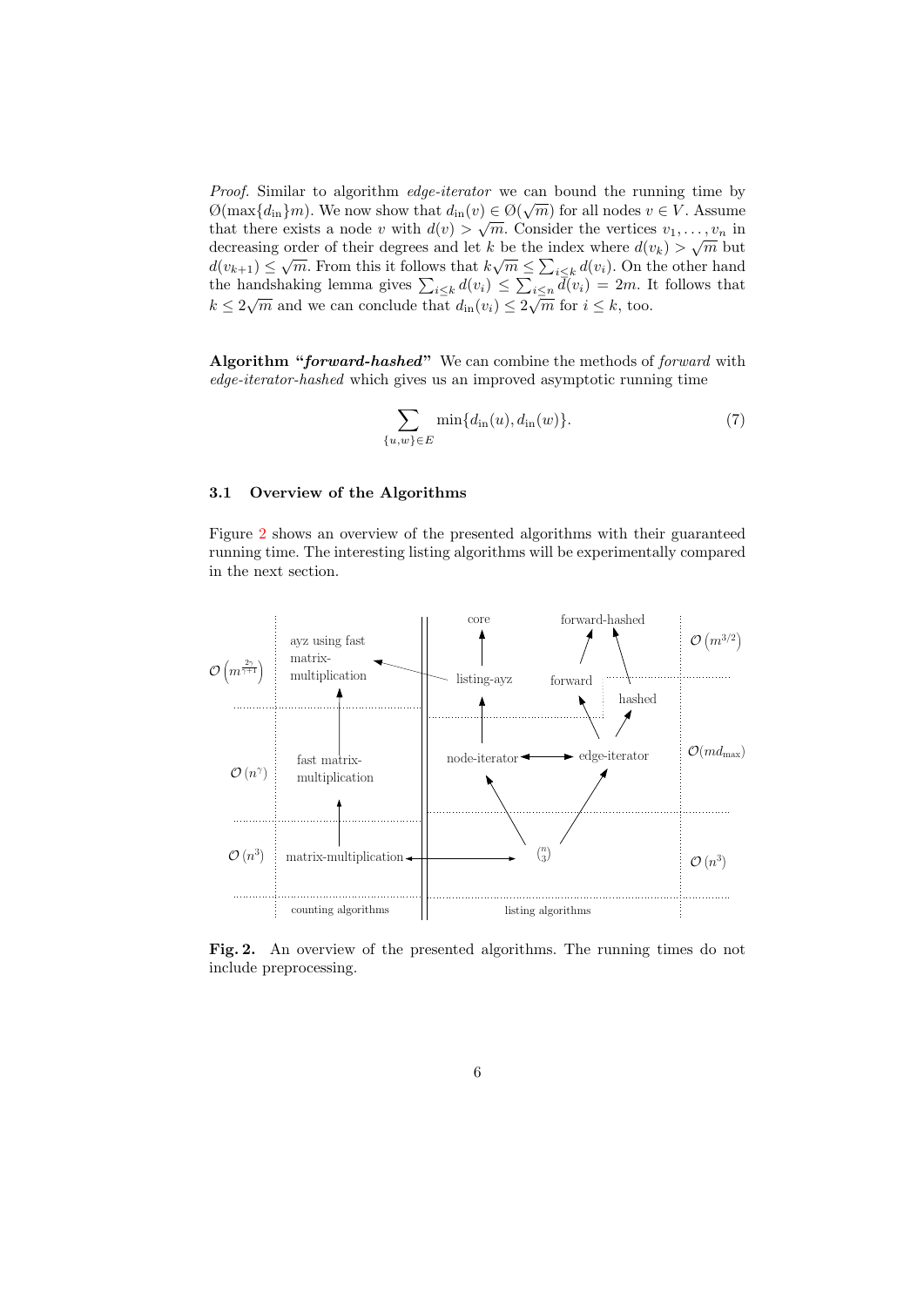#### 4 Implementation and Experiments

The algorithms are implemented in  $C++$  using the  $STL$  and compiled with the *gnu g++* compiler version 3.4 with Options "-g -O2". The experiments were carried out on a 64-bit machine with two AMD Opteron Processors clocked at 2.20GHz. The implemented algorithms only used one of the processors and were terminated if they used more than 6GB of memory. The execution times of the implemented algorithms were measured in seconds using the getrusage function.

The graphs are represented using node pointers of std::vector type for the nodes and their adjacency data structure. The algorithms *node-iterator*, *listing*ayz and node-iterator-core use hashing for testing edge existence in constant time. The hash function combines two random numbers of size size\_t with XOR, one for each node. The \_gnu\_cxx::hash\_map was used as a hash container. Creating the random bits is not contained in the execution time of the experiments, whereas filling the container is included. We also compared the performance between a hashed container and a balanced binary tree. There seems to be no substantial asymptotic difference, but the hashed container performed generally better (see Appendix [C\)](#page-32-0).

A straight forward implementation of node-iterator-core as mentioned in Section [3](#page-2-0) requires multiple linked data structures which turned out to consume too much memory. We used an equivalent static algorithm instead. The algorithms edge-iterator and forward require to find common nodes in two adjacency data structures. For that purpose the used std::vector containers are sorted in a preprocessing step using the std::sort function. The sorting is included in the execution time of the algorithms. The generation of the ordering for *forward* is also included in the execution time.

#### 4.1 Experiments

The implemented algorithms are evaluated on several networks originating from real world as well as on generated graphs. We will show some selected results here (a more complete listing can be found in Appendix [A\)](#page-12-0). The algorithms are tested in two ways. On the one hand we list the execution time of the algorithms. Additionally we give the *number of triangle operations*, which in essence captures the asymptotic running time of the algorithm without preprocessing. The kind of operation considered as a triangle operation differs for the various algorithms but in all cases it represents the number of triangle tests, e.g. for the algorithm *node-iterator* the number of triangle operations is equal to  $\sum_{v \in V} {d(v) \choose 2}$  and for the *edge-iterator* equal to  $\sum_{v \in V} d(v)^2$ .

<span id="page-6-0"></span>Road Network Germany This network is based on the roads in Germany. Hence, it is very sparse, almost planar, has very low average and maximum degree and in consequence a very low deviation from the average degree, see Table  $1(b)$ . The std. deviation from the average degree is an interesting measure. The square of it gives an indication how much improvement is possible for the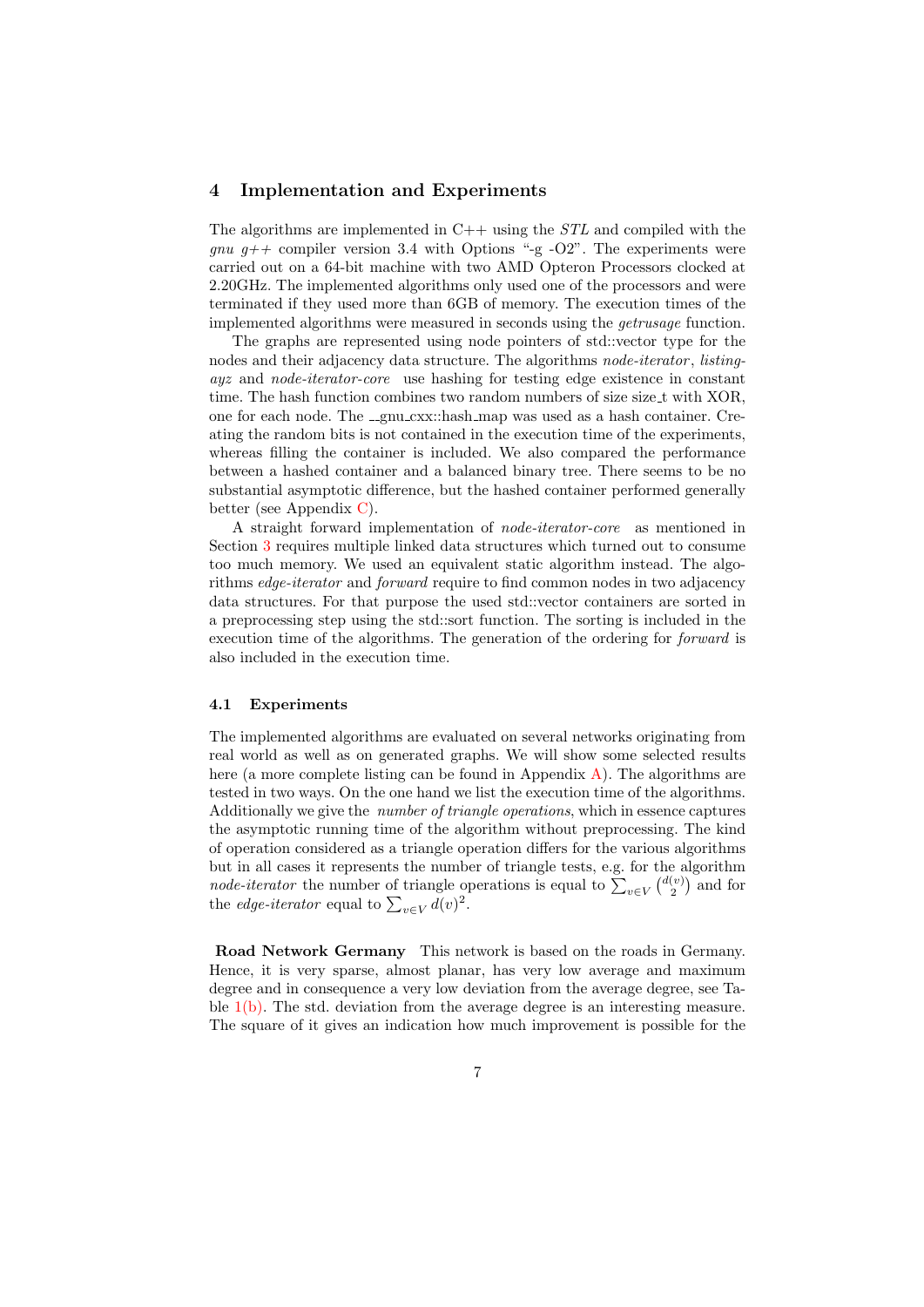more refined algorithms compared to the two standard algorithms *node-iterator* and *edge-iterator*. The performance of the algorithms is listed in Table  $1(a)$ . As expected algorithm *edge-iterator* has the highest asymptotic effort in the number of triangle operations. However, in terms of execution time it outperforms all the other algorithms. The two algorithms edge-iterator-hashed and forwardhashed, which use hashed data structures for every node, perform badly. (See also Appendix [A.6](#page-18-0) for a visualization of the results.)

<span id="page-7-1"></span>

|                                    |                       |                         |                                  | nodes 4799875      |
|------------------------------------|-----------------------|-------------------------|----------------------------------|--------------------|
| algorithm                          |                       | triangle execution time |                                  | edges 5947001      |
|                                    | operations in seconds |                         | $d_{\max}$                       |                    |
| $node\text{-}iterator$             | 10752498              | 13.73                   | $d_{\min} 1$                     |                    |
| $listing-ayz$                      | 10752498              | 13.95                   | $d_{\rm avr}$ 2.5                |                    |
| $node\text{-}iterator\text{-}core$ | 1244194               | 11.99                   | $d$ stddeviation 0.90            |                    |
| $edge-iterator$ 33398998           |                       | 4.27                    | $core\ number 3$                 |                    |
| $edge-iterator\text{-}hashed$      | 14476855              | 55.47                   |                                  | triples $10752498$ |
| forward                            | 1786531               | 9.03                    | triangles $172699$               |                    |
| forward-hashed                     | 1426197               | 43.97                   | transitivity $0.048$             |                    |
|                                    |                       |                         | clustering coefficient $ 0.050 $ |                    |
| $\sqrt{1}$                         |                       |                         |                                  |                    |

(a) Algorithm Performance

<span id="page-7-0"></span>(b) Graph Properties

<span id="page-7-4"></span>Table 1. Road Network of Germany

<span id="page-7-3"></span>Movie Actor Network 2004 This graph is constructed from The Internet Movie Database of the year 2004. Each node represents an actor. Two actors share a link if and only if they ever played together in a movie. This network has a more interesting structure compared to the network of Section [4.1.](#page-6-0) The degree distribution is somewhat skewed with a std. deviation of 183 from the average degree, see Table  $2(b)$ . The performance of the algorithms is shown in Table  $2(a)$ . The algorithms *node-iterator-core* and *forward-hashed* are very efficient with respect to the number of triangle operations. As in Section [4.1](#page-6-0) the emetent with respect to the number of triangle operations. As in Section 4.1 the algorithm *listing-ayz* is no improvement to algorithm *node-iterator*, since  $\sqrt{m}$  $5252$  is higher than the maximum degree. Again *edge-iterator* performs relatively well in execution time considering highest number of triangle operations. The implementation of algorithm forward performs best in execution time. (See also Appendix [A.2](#page-14-0) for a more visual representation of Table [2.](#page-8-2) See Appendix [A.1](#page-13-0) and [A.3](#page-15-0) for related networks.)

#### <span id="page-7-2"></span>4.2 Generated  $G_{n,m}$  Graphs

To show how the performance of the algorithms evolves for graphs of increasing size, we generated a series of random graphs. Figure [3](#page-8-3) shows the results on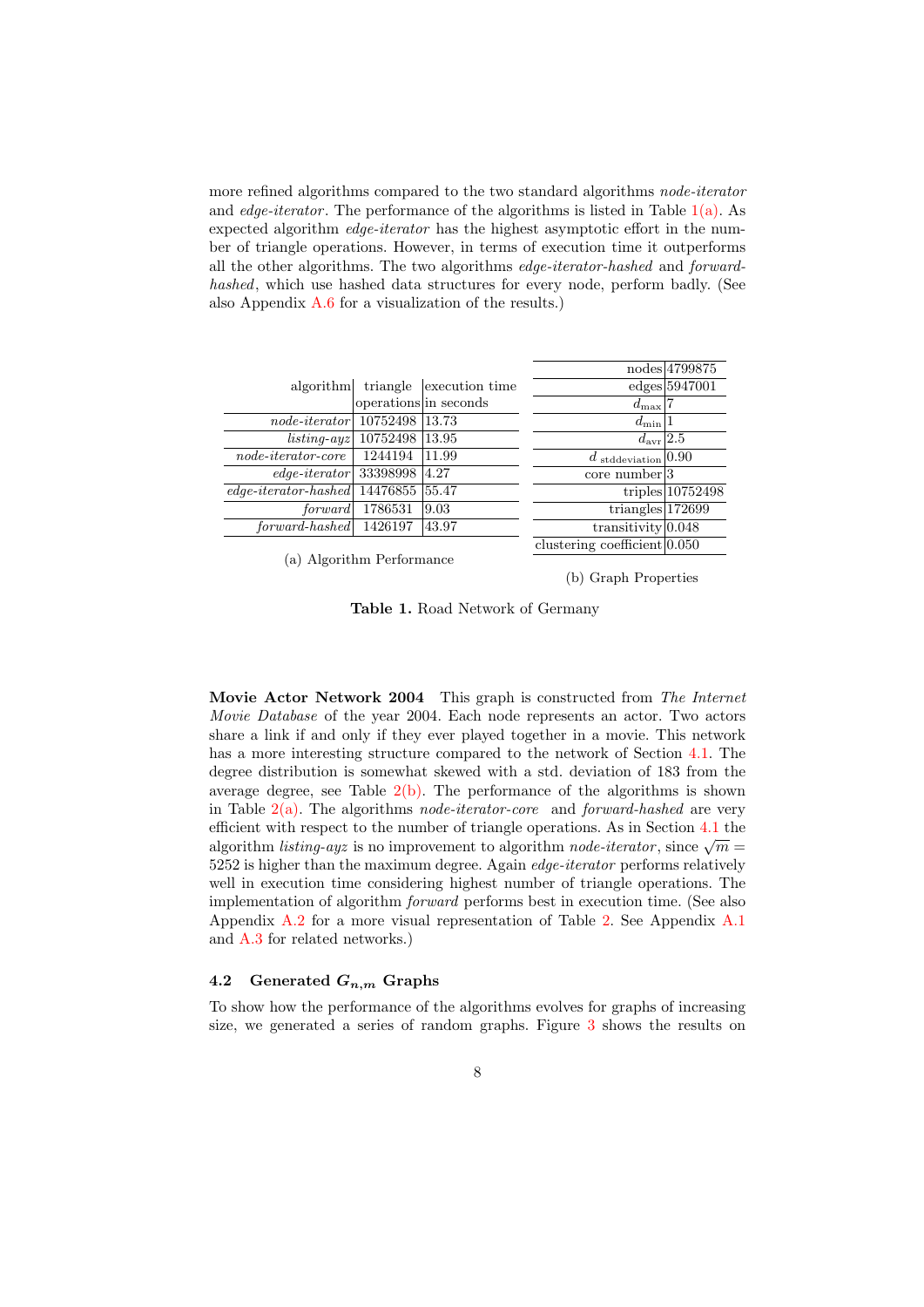<span id="page-8-1"></span>

|                                                                |                                    |              |                                             | nodes 667609           |
|----------------------------------------------------------------|------------------------------------|--------------|---------------------------------------------|------------------------|
| algorithm                                                      | triangle                           | execution t. |                                             | edges 27581275         |
|                                                                | operations in seconds              |              | $d_{\text{max}}$ 4605                       |                        |
| $node\text{-}iterator   13452269555   4649.05$                 |                                    |              | $d_{\min} 1$                                |                        |
|                                                                | $listing-ayz 13452269555 5285.50$  |              |                                             | $d_{\text{avr}}$ 82.6  |
| $node\text{-}iterator\text{-}core \mid 1725685526 \mid 610.61$ |                                    |              | $d_{\text{stddeviation}} 183.\overline{18}$ |                        |
|                                                                | $edge-iterator 26959701660 174.04$ |              | $core\ number$ 1005                         |                        |
| edge-iterator-hashed $\sqrt{7460874664}$ 1377.73               |                                    |              |                                             | triples 13452269555    |
|                                                                | forward   5423623560   64.48       |              |                                             | $triangles$ 1176613576 |
| $forward\text{-}hashed$   1745104092   504.26                  |                                    |              | transitivity $0.262$                        |                        |
|                                                                |                                    |              | clustering coefficient $ 0.796 $            |                        |

(a) Algorithm Performance

<span id="page-8-0"></span>(b) Graph Properties

<span id="page-8-2"></span>

<span id="page-8-4"></span>



(a) Triangle Operations vs Numb. of Edges

<span id="page-8-5"></span>(b) Execution Times (sec.) vs Numb. of Edges

<span id="page-8-3"></span>Fig. 3. Generated  $G_{n,m}$  Graphs

generated graphs where  $m$  edges are inserted randomly between  $n$  nodes. We do not allow loops or multiple links in our  $G_{n,m}$  graphs. In this case we consider graphs where the relation of the parameters  $n$  and  $m$  is chosen such that the average degree equals 50.

Figure  $3(a)$  shows the number of triangle operations versus the number of edges. Since  $G_{n,m}$  graphs are very unlikely to have high degree nodes, algorithm listing-ayz and node-iterator perform equally well with respect to the number of triangle operations. The algorithms node-iterator-core and forward-hashed do most efficiently limit the number of triangle operations. They are very close to the optimum, i.e. the number of triangles.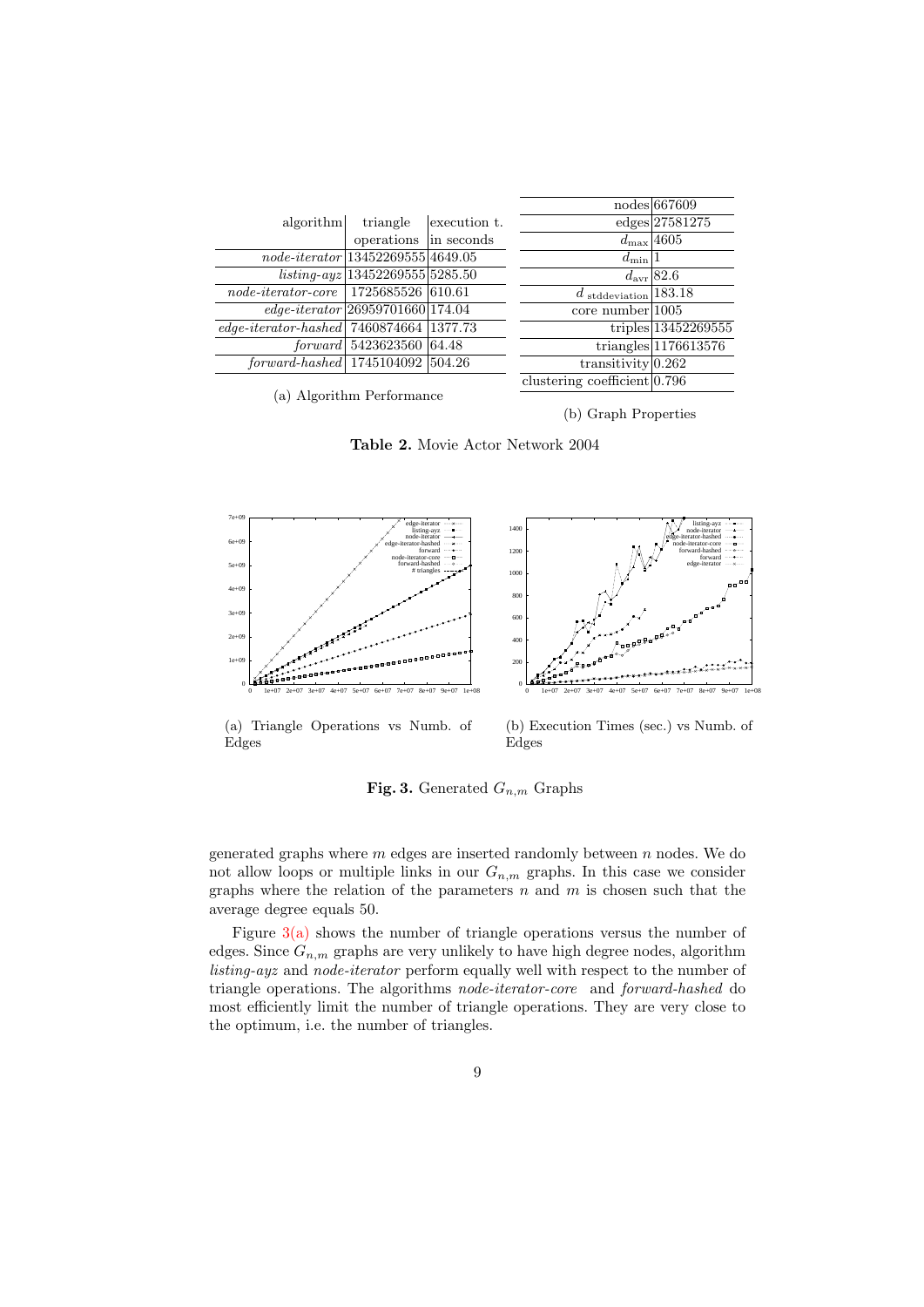Figure  $3(b)$  shows the execution time in seconds versus the number of edges. Again the algorithm edge-iterator performs best together with forward. Both algorithms are very simple and do not use complicated data structures. In contrast the use of hashing slows down the execution time of the corresponding algorithms. The plots of algorithms using hashing show some notable pikes. They are caused by automatic rehashing of the container.

#### 4.3 Generated Graphs with High Degree Nodes

The  $G_{n,m}$  graphs like in Section [4.2](#page-7-2) tend to have no high degree nodes and to have a very low deviation from the average degree in general. However, many real world networks show a different behavior, see Section [4.1](#page-7-3) (and also Appendix [A.10\)](#page-22-0) for an example. The famous power law distributions in the degree found in many networks [\[FFF99\]](#page-10-6) actually hint that skewed degree distributions are very common.

We use a very simple modification of the  $G_{n,m}$  model to achieve high degree nodes. As in Section [4.2](#page-7-2) we first generate a prime graph  $G_{n,m_0}$  which we extend to a graph  $G_{n,m,h}$ . For each node  $1 \leq i \leq h$  we add links to randomly selected nodes until the degree of the *i*-th node is  $\frac{n}{2} \frac{h-i}{h}$ . For the results shown in Figure [4](#page-9-0) we set the parameter  $h = \sqrt{n}$ .

<span id="page-9-1"></span>

(a) Triangle Operations vs Numb. of Edges

<span id="page-9-2"></span>(b) Execution Times (sec.) vs Numb. of Edges

<span id="page-9-0"></span>Fig. 4. Generated Graphs with High Degree Nodes

Now, the number of triangle operations is obviously not linear in the graph size, see Figure  $4(a)$ . Again the algorithms *node-iterator-core* and *forward*hashed perform best in limiting the asymptotic effort. However they are only in second and third place in the execution time. Algorithm forward performs clearly best.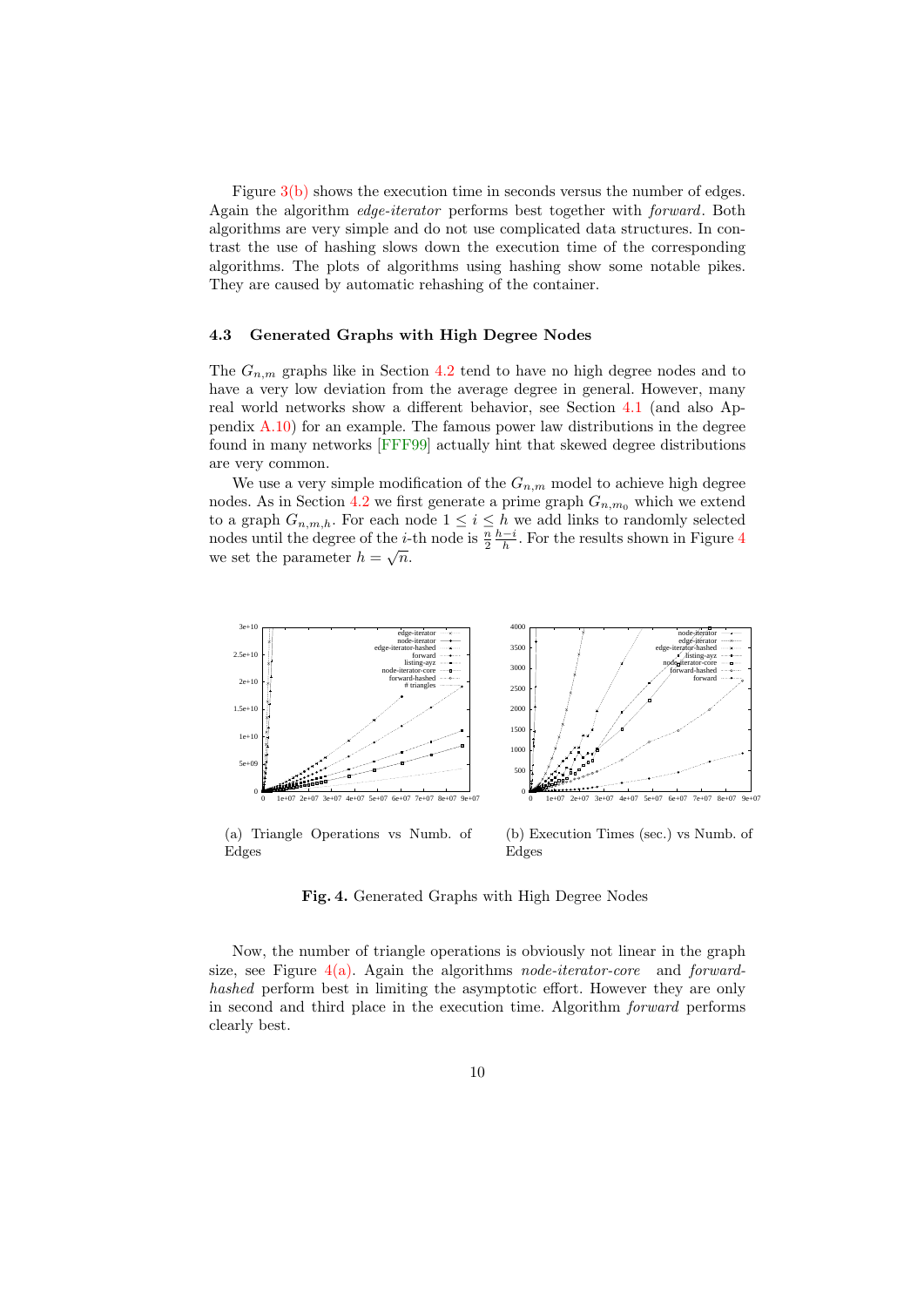#### 5 Conclusion

The two known standard algorithms *node-iterator* and *edge-iterator* are asymp-toticly equivalent (Lemma [1\)](#page-3-1). However, the algorithm *edge-iterator* can be implemented with a much lower constant overhead (Figure  $3(b)$ ). It works very well for graphs where the degrees do not differ much from the average degree  $(Figure 3(b), Table 1).$  $(Figure 3(b), Table 1).$  $(Figure 3(b), Table 1).$  $(Figure 3(b), Table 1).$  $(Figure 3(b), Table 1).$ 

If the degree distribution is skewed refined algorithms are required. The algorithms node-iterator-core and forward-hashed are most efficient in reducing the number of triangle operations (Table  $1(a)$ ,  $2(a)$ , Figure  $3(a)$ ,  $4(a)$ ). However, they require advanced data structures which experimentally result in a high constant overhead(Table [1\(a\),](#page-7-1) [2\(a\),](#page-8-1) Figure [3\(b\),](#page-8-5) [4\(b\)\)](#page-9-2). The algorithm forward experimentally shows to be a good compromise. Its execution time is close to the one of algorithm edge-iterator for networks with low deviation from the average degree (Table  $1(a)$ , Figure  $3(b)$ ). However, it clearly performs best for graphs with notably skewed degree distributions (Table  $2(a)$ , Figure  $4(b)$ ). In general algorithm forward achieves the best execution times. Altogether, we have shown that listing and counting triangles can be performed in reasonable time even for huge graphs.

#### Acknowledgments

We thank Ulrik Brandes, Sabine Cornelsen and Thomas Willhalm for helpful discussions. Further we would like to thank Vladimir Batagelj, for making available many of the considered real wold networks to us.

#### References

- <span id="page-10-0"></span>AYZ97. Noga Alon, Raphael Yuster, and Uri Zwick. Finding and counting given length cycles. Algorithmica, 17(3):209–223, 1997.
- <span id="page-10-5"></span>BM98. Vladimir Batagelj and Andrej Mrvar. Pajek – A program for large network analysis. Connections, 21(2):47–57, 1998.
- <span id="page-10-4"></span>BM01. Vladimir Batagelj and Andrej Mrvar. A subquadratic triad census algorithm for large sparse networks with small maximum degree. Social Networks, 23:237–243, 2001.
- <span id="page-10-2"></span>BR02. Béla Bollobás and Oliver M. Riordan. Mathematical results on scale-free random graphs. In Stefan Bornholdt and Heinz Georg Schuster, editors, Handbook of Graphs and Networks: From the Genome to the Internet, pages 1–34. Wiley-VCH, 2002.
- <span id="page-10-3"></span>CW90. Don Coppersmith and Shmuel Winograd. Matrix multiplication via arithmetic progressions. Journal of Symbolic Computation, 9(3):251–280, 1990.
- <span id="page-10-1"></span>EKM<sup>+</sup>04. Stephen Eubank, V.S. Anil Kumar, Madhav V. Marathe, Aravind Srinivasan, and Nan Wang. Structural and algorithmic aspects of massive social networks. In Proceedings of the 14th Annual ACM–SIAM Symposium on Discrete Algorithms (SODA'04), pages 718–727, 2004.
- <span id="page-10-6"></span>FFF99. Michalis Faloutsos, Petros Faloutsos, and Christos Faloutsos. On powerlaw relationships of the Internet topology. In Proceedings of SIGCOMM'99, 1999.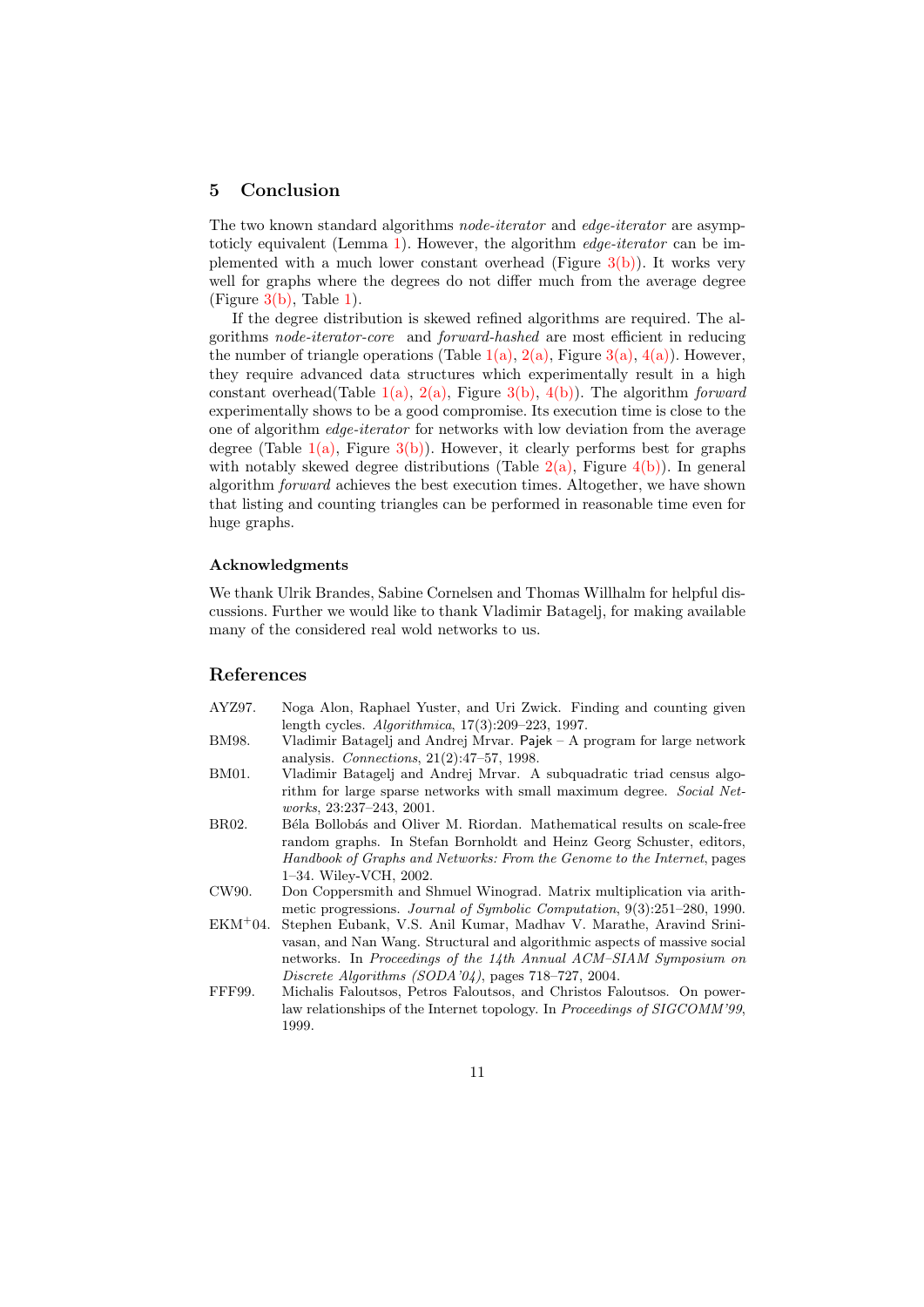- <span id="page-11-5"></span>HK79. Frank Harary and Helene J. Kommel. Matrix measures for transitivity and balance. Journal of Mathematical Sociology, 6:199–210, 1979.
- <span id="page-11-4"></span>HP57. Frank Harary and Herbert H. Paper. Toward a general calculus of phonemic distribution. Language : Journal of the Linguistic Society of America, 33:143–169, 1957.
- <span id="page-11-8"></span>IR78. Alon Itai and Michael Rodeh. Finding a minimum circuit in a graph. SIAM Journal on Computing, 7(4):413–423, 1978.
- <span id="page-11-0"></span>KKM00. Ton Kloks, Dieter Kratsch, and Haiko Müller. Finding and counting small induced subgraphs efficiently. Information Processing Letters, 74(3–4):115– 121, 2000.
- <span id="page-11-1"></span>MSOI<sup>+</sup>02. Ron Milo, Shai Shen-Orr, Shalev Itzkovitz, Nadav Kashtan, Dmitri Chklovskii, and Uri Alon. Network motifs: Simple building blocks of complex networks. Science, 298:824–827, October 2002.
- <span id="page-11-6"></span>NWS02. Mark E. J. Newman, Duncan J. Watts, and Steven H. Strogatz. Random graph models of social networks. Proceedings of the National Academy of Science of the United States of America, 99:2566–2572, 2002.
- <span id="page-11-7"></span>SW04. Thomas Schank and Dorothea Wagner. Approximating clusteringcoefficient and transitivity. Technical Report 2004-9, Universität Karlsruhe, Fakultät für Informatik, 2004.
- <span id="page-11-3"></span>SW05. Thomas Schank and Dorothea Wagner. Finding, counting and listing all triangles in large graphs, an experimental study. In Proceedings on the 4th International Workshop on Experimental and Efficient Algorithms (WEA'05), volume 3503 of Lecture Notes in Computer Science. Springer-Verlag, 2005.
- <span id="page-11-2"></span>WS98. Duncan J. Watts and Steven H. Strogatz. Collective dynamics of "smallworld" networks. Nature, 393:440–442, 1998.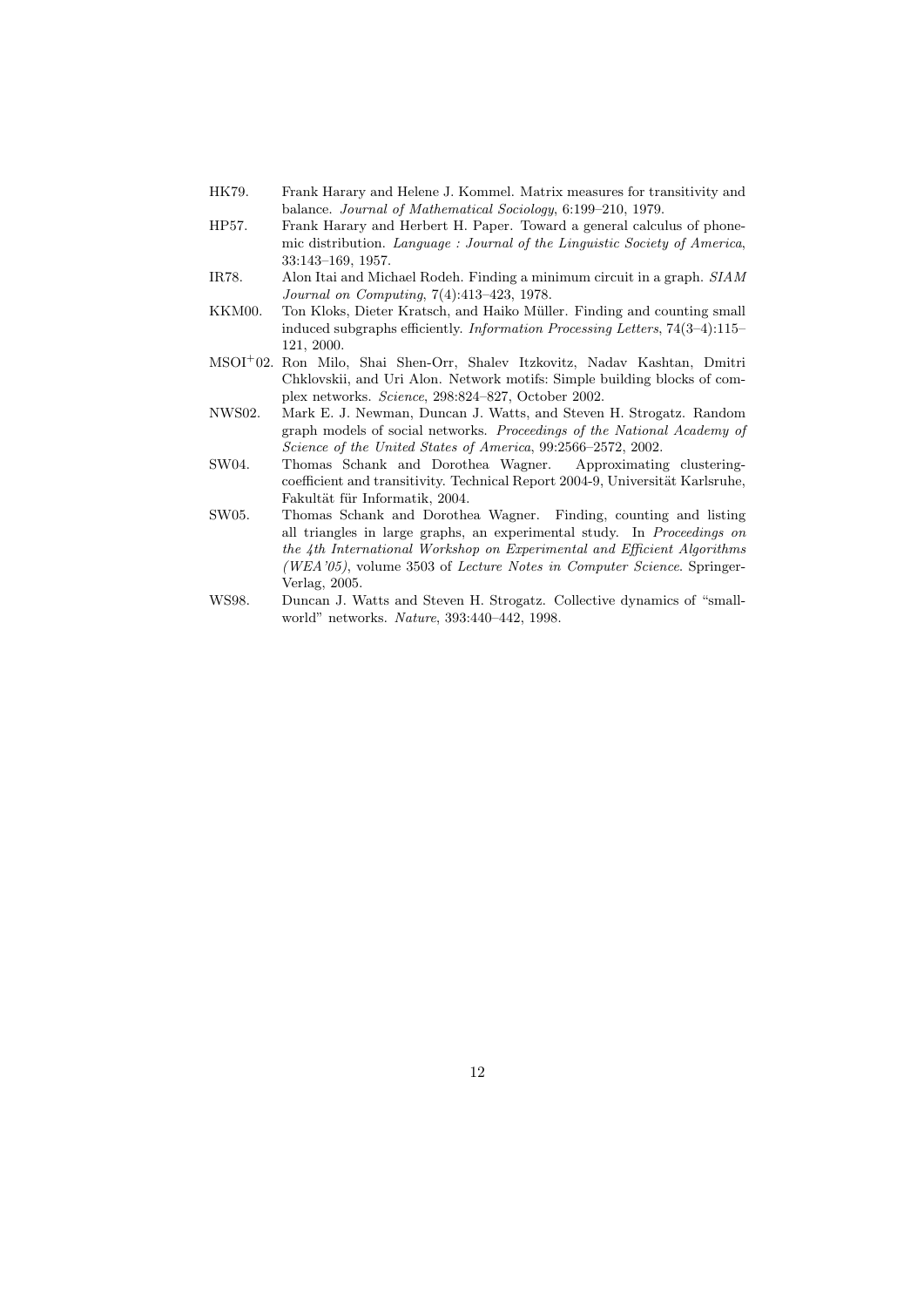### Appendix

## <span id="page-12-0"></span>A Experiments on "real world" Networks

We list experiments on several "real world" networks, meaning that the graph corresponds to some database or existing network. If the original network is directed we consider its underlying undirected network. Potential multiple edges and loops have also been removed. The first row shows some graph properties in the table on the left. The plot on the right shows the nodes with their corresponding degree. The middle row captures the running of the algorithm in seconds. The numeric values are shown in the table on the left. The right hand side shows a visualization. The last row shows the triangle operations of the algorithms as numeric values on the left and visualized on the right.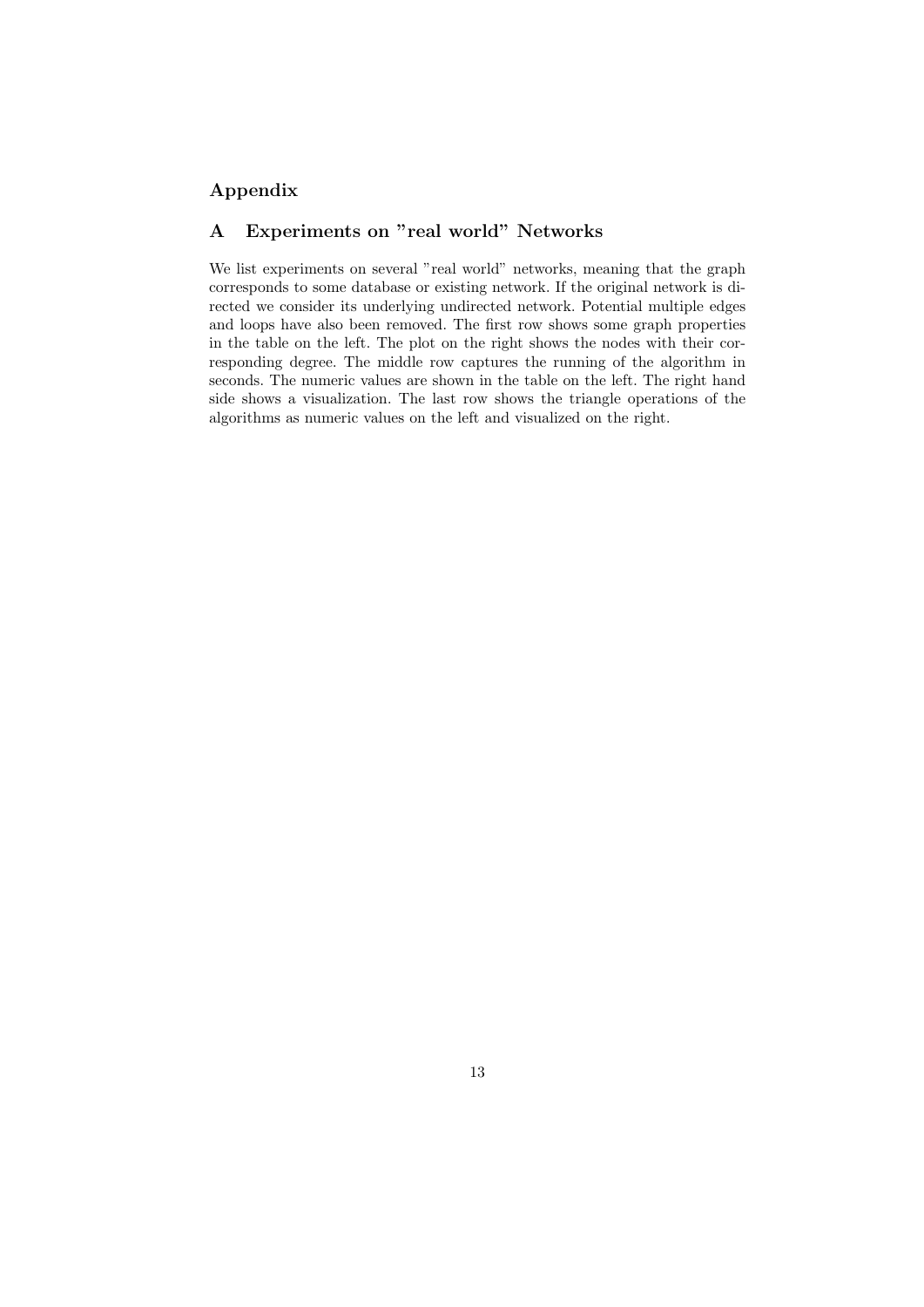#### <span id="page-13-0"></span>A.1 Movie Actor Network 2002

This graph is constructed from The Internet Movie Database of the year 2002. Each node represents an actor. Two actors share a link if and only if they ever played together in a movie.

Graph Properties



### Running Times

|                | algorithm                            | seconds |
|----------------|--------------------------------------|---------|
| 1              | $node\text{-}iterator$               | 1976.85 |
| $\overline{2}$ | $listing-ayz$                        | 1946.62 |
| $\overline{3}$ | $node\text{-}iterator\text{-}core$   | 219.00  |
|                | $edge-iterator$                      | 86.31   |
| 5              | $edge-iterator\text{-}hashed 619.75$ |         |
| 6              | forward                              | 30.66   |
| 7.             | forward-hashed                       | 197.82  |



|   | algorithm                                   | operations  | $1.4e+10$ |  |  |  | ಯಯಯ                        |  |
|---|---------------------------------------------|-------------|-----------|--|--|--|----------------------------|--|
|   | $node\text{-}iterator$                      | 6266209411  | $1.2e+10$ |  |  |  | 0603030<br>m               |  |
|   | $listing-ayz$                               | 6242906011  | $1e+10$   |  |  |  | 19696363<br><b>PARTIES</b> |  |
| 3 | $node\text{-}iterator\text{-}core$          | 663016021   | $8e + 09$ |  |  |  | <b>CONTRACTOR</b>          |  |
|   | $edge-iterator$                             | 12562494988 | $6e + 09$ |  |  |  |                            |  |
|   | $5 edge-iteration\text{-}hashed 3134166441$ |             | $4e + 09$ |  |  |  |                            |  |
|   | forward                                     | 2320614045  | $2e+09$   |  |  |  |                            |  |
|   | forward-hashed                              | 671726581   |           |  |  |  | <b>Control</b>             |  |
|   |                                             |             |           |  |  |  |                            |  |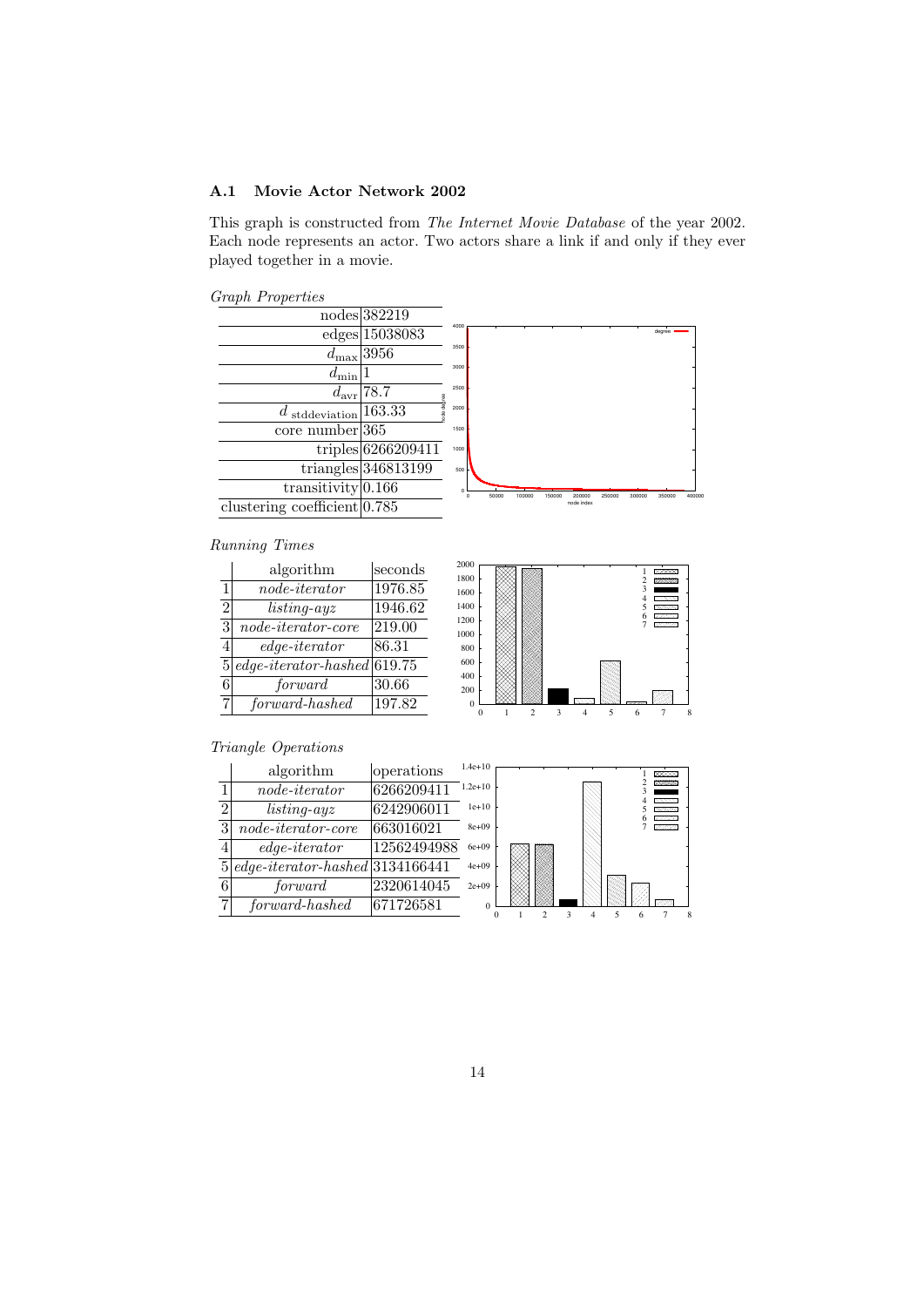#### <span id="page-14-0"></span>A.2 Movie Actor Network 2004

This is essentially the same as in Sec. [A.1](#page-13-0) but the database is from the year 2004

| <b>Graph Properties</b> |
|-------------------------|
|                         |

.



#### Running Times

|                | algorithm                               | seconds |
|----------------|-----------------------------------------|---------|
| 1              | $node\text{-}iterator$                  | 4649.05 |
| $\overline{2}$ | $listing-ayz$                           | 5285.50 |
| 3              | $node\text{-}iterator\text{-}core$      | 610.61  |
| 4              | $edge-iterator$                         | 174.04  |
| 5 <sup>1</sup> | $edge-iterator\text{-}hashed$ [1377.73] |         |
| 6              | forward                                 | 64.48   |
| 7              | forward-hashed                          | 504.26  |



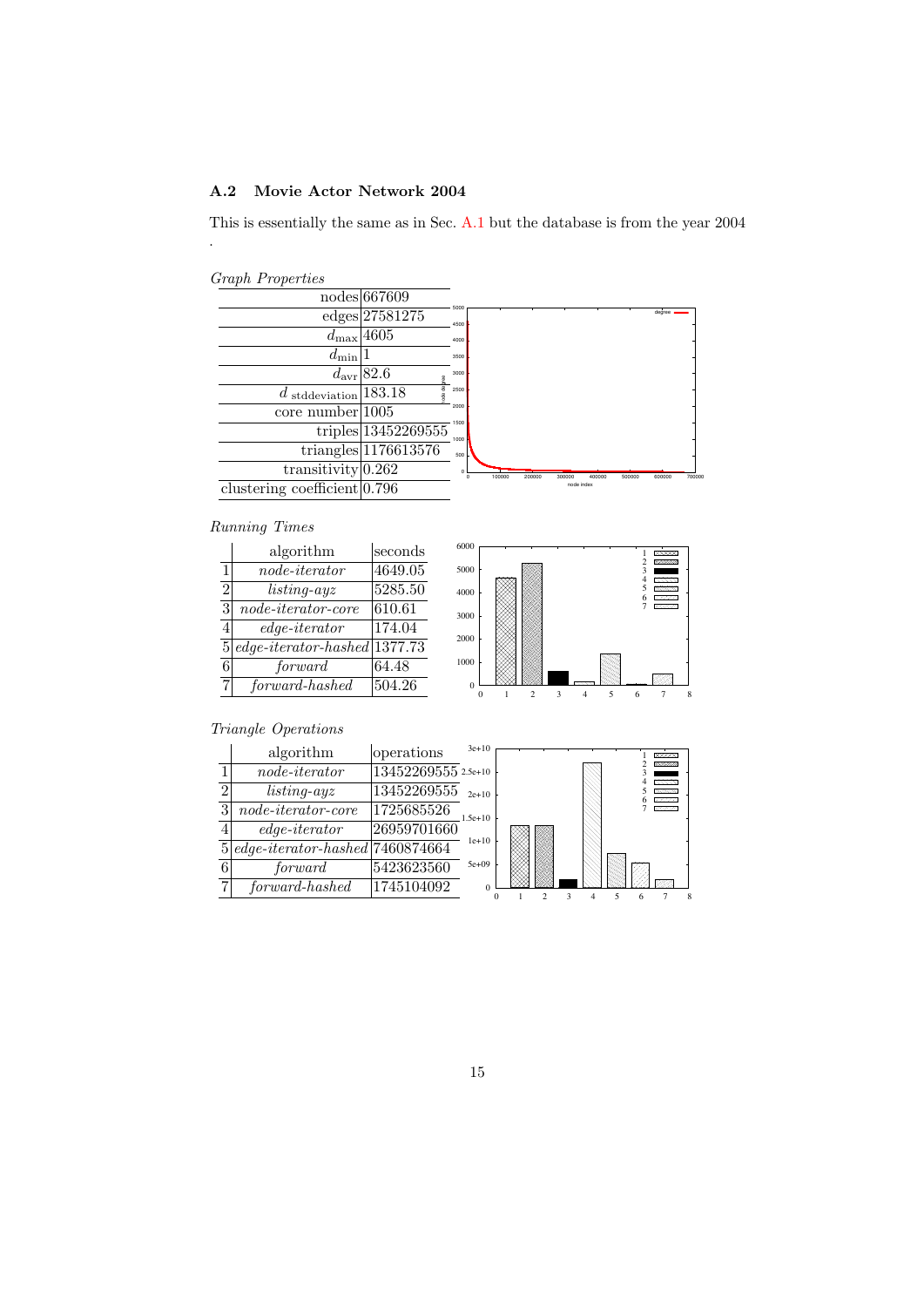### <span id="page-15-0"></span>A.3 Movie Actor Network 2004 (no porn)

This is based on the same data like Sec. [A.2,](#page-14-0) but movies were removed if the tile was hinting to pornographic content.





#### Running Times

|                | algorithm                             | seconds |
|----------------|---------------------------------------|---------|
| 1              | $node\text{-}iterator$                | 557.20  |
| $\overline{2}$ | $listing-ayz$                         | 588.25  |
| 3              | $node\text{-}iterator\text{-}core$    | 65.98   |
|                | $edge-iterator$                       | 26.63   |
| 5              | $edge-iterator\text{-}hashed$ [171.88 |         |
| 6              | forward                               | 10.41   |
|                | $forward\!$                           | 54.63   |



|                | algorithm                               | operations |    |
|----------------|-----------------------------------------|------------|----|
| $\mathbf{1}$   | $node\text{-}iterator$                  | 1944966433 | 3  |
| $\overline{2}$ | $listing-ayz$                           | 1944966433 | -2 |
| 3              | $node\text{-}iterator\text{-}core$      | 190982368  |    |
| $\overline{4}$ | $edge-iterator$                         | 3905356674 |    |
| 5 <sup>1</sup> | $edge-iterator\text{-}hashed 926335270$ |            |    |
| 6              | forward                                 | 666275428  |    |
| 7              | forward-hashed                          | 192700452  |    |

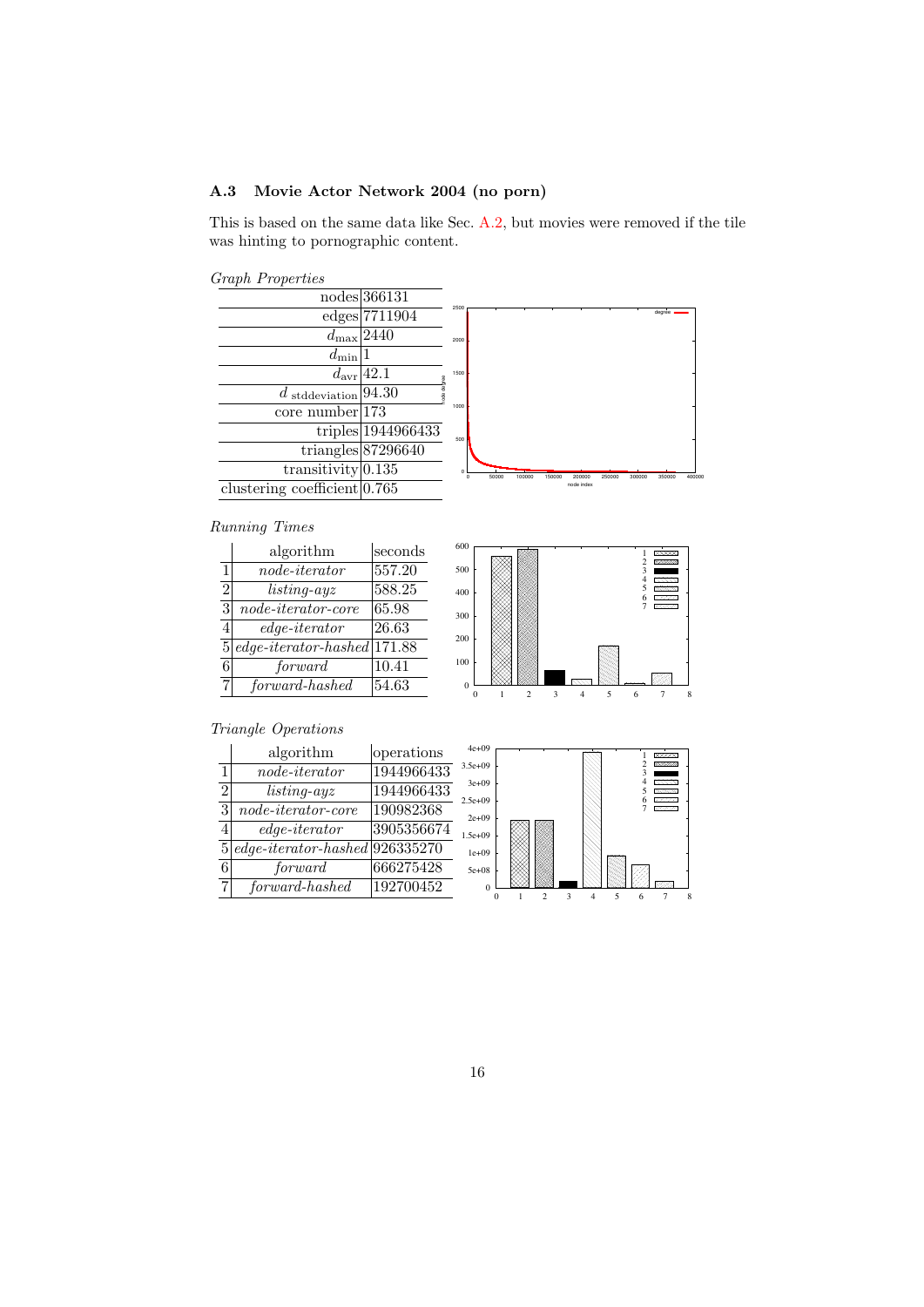#### A.4 Notre Dame Actors

This network is also constructed from the The Internet Movie Database. However, a node represents an actor or a movie. An edge  $\{a, m\}$  exist if and only if an actor  $a$  played in a movie  $m$ . This network is bipartite and consequently has no triangles. The underlying database is from the year 1999 or earlier.

Graph Properties

|                                                                                                                                                                                                                                                 | 600                            |            |        |  |
|-------------------------------------------------------------------------------------------------------------------------------------------------------------------------------------------------------------------------------------------------|--------------------------------|------------|--------|--|
|                                                                                                                                                                                                                                                 | 500                            |            |        |  |
|                                                                                                                                                                                                                                                 | 400                            |            |        |  |
|                                                                                                                                                                                                                                                 | 300                            |            |        |  |
|                                                                                                                                                                                                                                                 |                                |            |        |  |
|                                                                                                                                                                                                                                                 |                                |            |        |  |
|                                                                                                                                                                                                                                                 | 100                            |            |        |  |
|                                                                                                                                                                                                                                                 | $\Omega$                       |            | 100000 |  |
|                                                                                                                                                                                                                                                 |                                |            |        |  |
| nodes 520223<br>$edges$ 1470404<br>$d_{\text{max}} 64\bar{6} $<br>$d_{\min}$<br>$d_{\rm avr}$ 5.7<br>$d$ stddeviation 11.20<br>$core\ number$  14<br>$triangles$ <sub>0</sub><br>transitivity $0.000$<br>clustering coefficient $ 0.000\rangle$ | ode degree<br>triples 39484087 | 700<br>200 |        |  |

### Running Times

|                | algorithm                                     | seconds |
|----------------|-----------------------------------------------|---------|
| $\mathbf{1}$   | $node\text{-}iterator$                        | 11.40   |
| $\overline{2}$ | $listing-ayz$                                 | 11.25   |
| 3              | $node\text{-}iterator\text{-}core$            | 2.72    |
| 4              | $edge-iterator$                               | 1.02    |
| 5              | $edge\text{-}iterator\text{-}hashCode   6.33$ |         |
| 6              | forward                                       | 0.93    |
|                | forward-hashed                                | 4.54    |



degree



|                | algorithm                              | operations |
|----------------|----------------------------------------|------------|
| 1              | $node\text{-}iterator$                 | 39484087   |
| $\overline{2}$ | $listing-ayz$                          | 39484087   |
| 3              | $node\text{-}iterator\text{-}core$     | 3271809    |
|                | $edge-iterator$                        | 81908982   |
| 5 <sup>1</sup> | $edge-iterator\text{-}hashed 15613702$ |            |
| 6              | forward                                | 6011908    |
| 7              | forward-hashed                         | 2227792    |

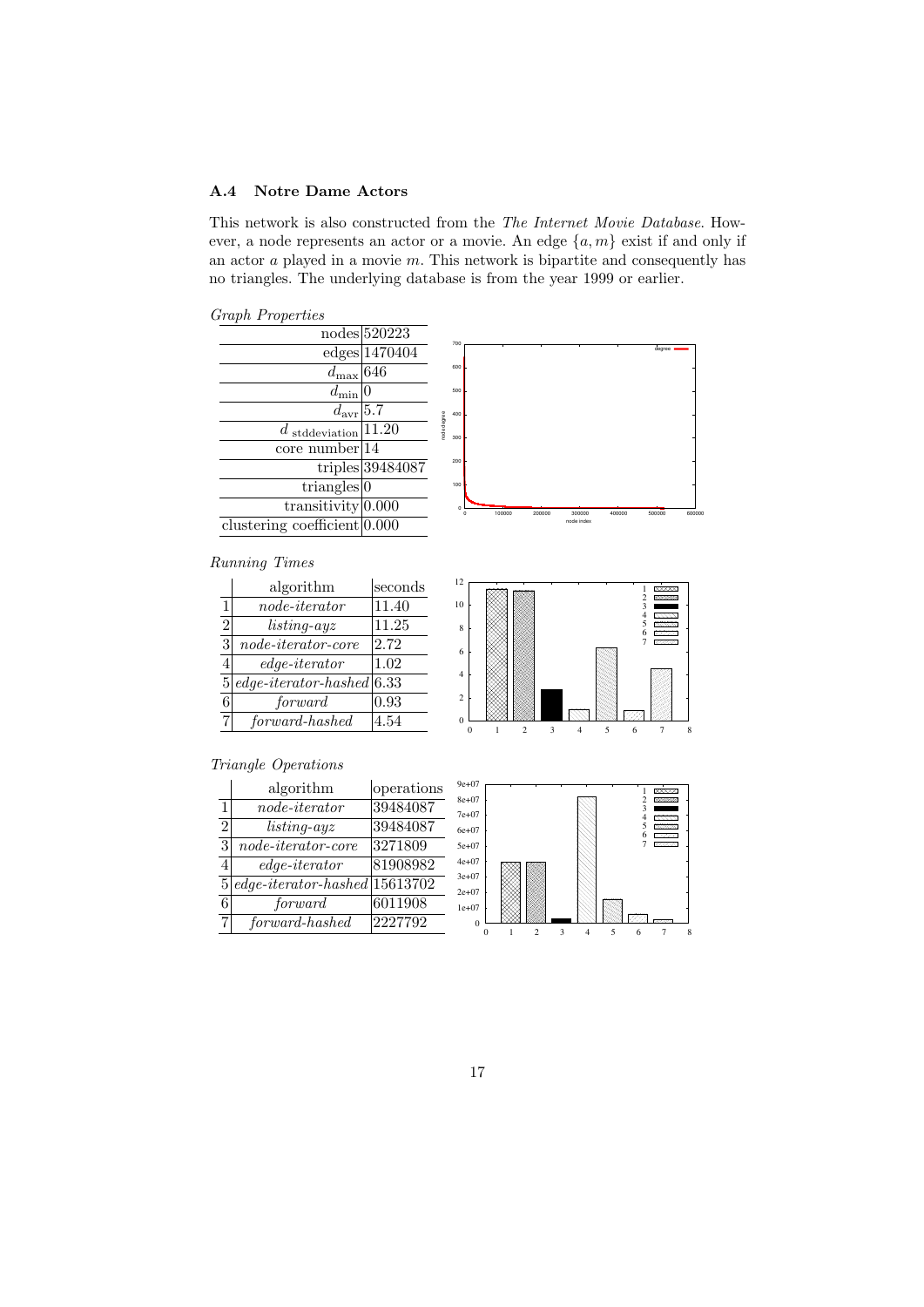### A.5 Authors

The network is based on the Computer Science Bibliography at the University of Trier. Two scientists are connected if they are co-author of a publication. The underlying database is from the year 2004.

Graph Properties



|                | algorithin                                     | secongs |
|----------------|------------------------------------------------|---------|
| 1              | $node\text{-}iterator$                         | 4.31    |
| $\overline{2}$ | $listing-ayz$                                  | 4.26    |
| $\overline{3}$ | $node\text{-}iterator\text{-}core$             | 1.54    |
| 4              | $edge-iterator$                                | 0.53    |
| 5              | $edge\text{-}iterator\text{-}hashed \,   3.44$ |         |
| 6              | forward                                        | 0.46    |
| 7              | forward-hashed                                 | 2.70    |



|                | algorithm                                        | operations |
|----------------|--------------------------------------------------|------------|
| 1              | $node\text{-}iterator$                           | 14633230   |
| $\overline{2}$ | $listing-ayz$                                    | 14633230   |
| 3              | $node\text{-}iterator\text{-}core$               | 1976191    |
| 4              | $edge-iterator$                                  | 30929574   |
| 5              | $edge-iterator\text{-}hashed 871\overline{8461}$ |            |
| 6              | forward                                          | 4104865    |
| 7              | forward-hashed                                   | 1971742    |





18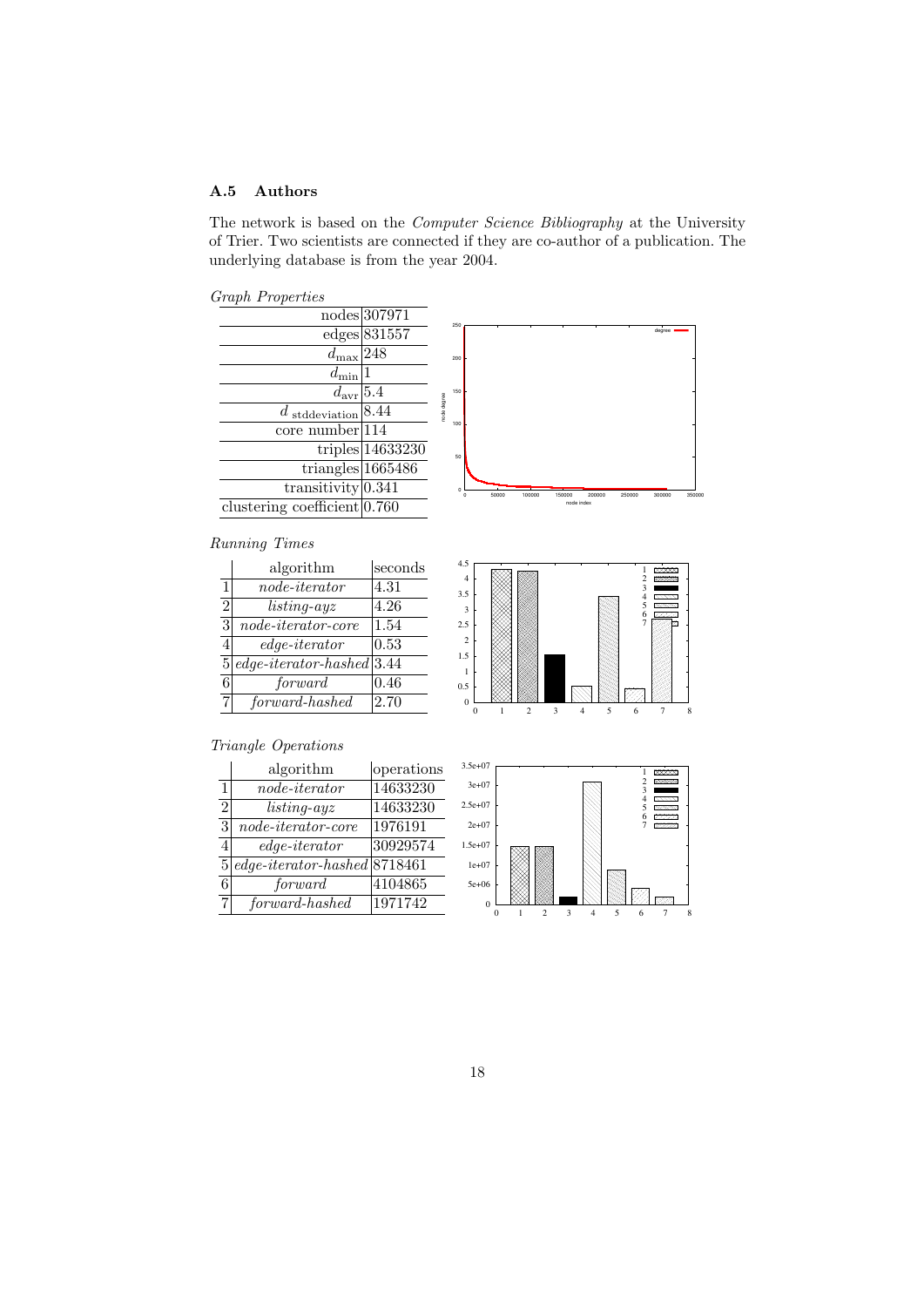# <span id="page-18-0"></span>A.6 Road Network Germany

### Graph Properties

|                                | nodes 4799875      |
|--------------------------------|--------------------|
|                                | edges 5947001      |
| $d_{\max}$                     |                    |
| $d_{\min}$                     |                    |
| $d_{\rm avr}$  2.5             |                    |
| $d$ stddeviation 0.90          |                    |
| $core\ number 3$               |                    |
|                                | $triples$ 10752498 |
| triangles $172699$             |                    |
| transitivity $0.048$           |                    |
| clustering coefficient   0.050 |                    |



# Running Times

|                | algorithm                                      | seconds |
|----------------|------------------------------------------------|---------|
| 1              | $node\text{-}iterator$                         | 13.73   |
| $\overline{2}$ | $listing-ayz$                                  | 13.95   |
| 3              | $node\text{-}iterator\text{-}core$             | 11.99   |
| 4              | $edge-iterator$                                | 4.27    |
| 5              | $edge\text{-}iterator\text{-}hashCode   55.47$ |         |
| 6              | forward                                        | 9.03    |
| 7              | forward-hashed                                 | 43.97   |



|                | algorithm                                          | operations |
|----------------|----------------------------------------------------|------------|
| 1              | $node\text{-}iterator$                             | 10752498   |
| $\overline{2}$ | $listing-ayz$                                      | 10752498   |
| 3              | $node\text{-}iterator\text{-}core$                 | 1244194    |
|                | $edge-iterator$                                    | 33398998   |
| 5              | $edge\text{-}iterator\text{-}hashCode \< 14476855$ |            |
| 6              | forward                                            | 1786531    |
| 7              | forward-hashed                                     | 1426197    |

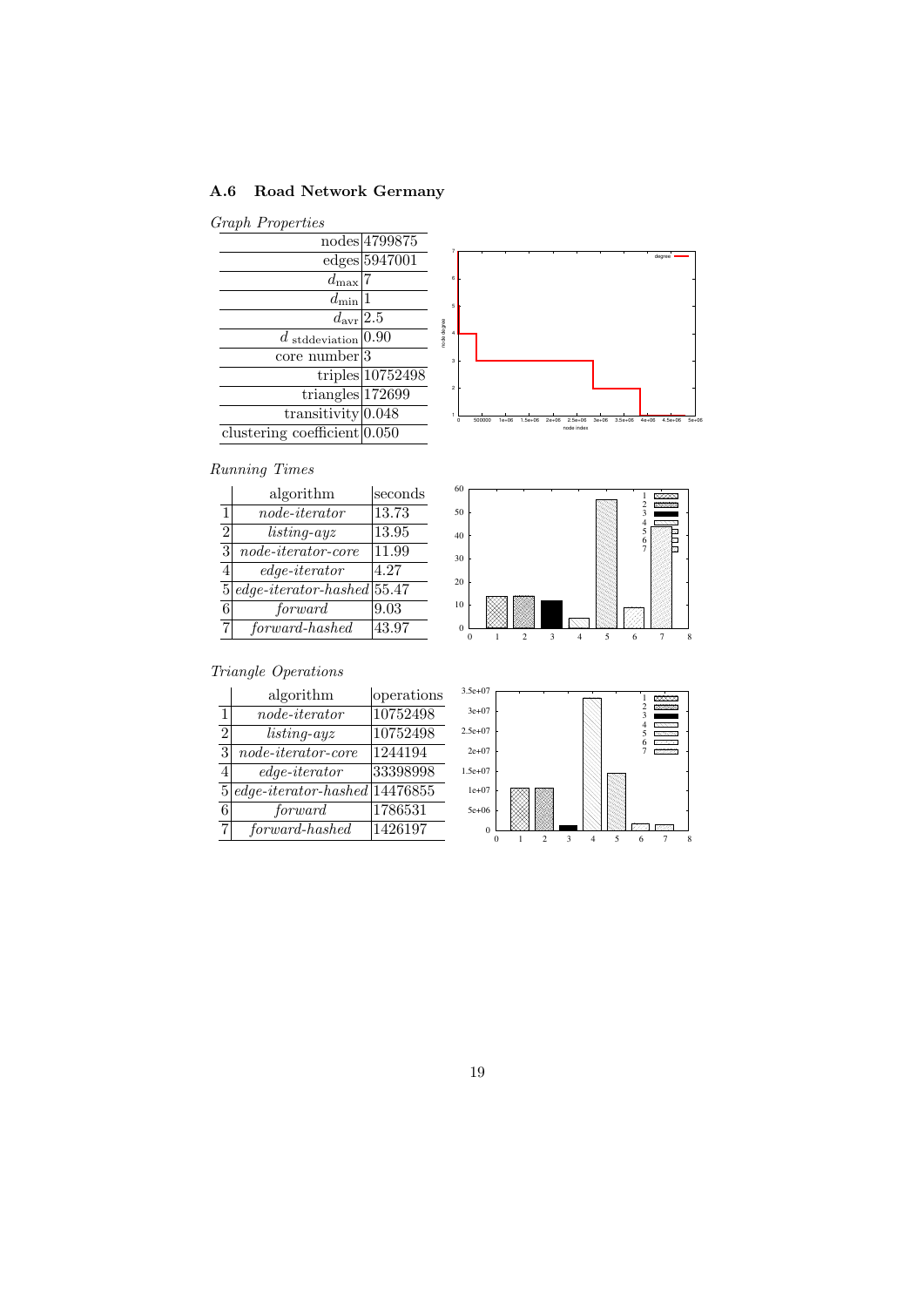# A.7 Google Contest 2002

This network is from the Google contest of the year 2002.

| <b>Graph Properties</b> |
|-------------------------|
|                         |

|                                | nodes 394510                     |             | 1200 |
|--------------------------------|----------------------------------|-------------|------|
|                                | edges 480259                     |             |      |
|                                | $d_{\text{max}} 11\overline{60}$ |             | 1000 |
| $d_{\min}$                     |                                  |             | 800  |
| $d_{\text{avr}}$  2.4          |                                  |             |      |
| $d$ stddeviation $ 9.32$       |                                  | tode degree | 600  |
| $core\ number$   13            |                                  |             | 400  |
|                                | $triples$ 17834734               |             |      |
| triangles $43888$              |                                  |             | 200  |
| transitivity $0.007$           |                                  |             |      |
| clustering coefficient $0.228$ |                                  |             |      |
|                                |                                  |             |      |

### Running Times

|                | algorithm                                   | seconds |
|----------------|---------------------------------------------|---------|
| 1              | $node\text{-}iterator$                      | 4.05    |
| $\overline{2}$ | $listing-ayz$                               | 3.33    |
| $\overline{3}$ | $node\text{-}iterator\text{-}core$          | 0.75    |
| 4              | $edge-iterator$                             | 0.34    |
| 5              | $edge\text{-}iterator\text{-}hashed   1.64$ |         |
| 6              | forward                                     | 0.37    |
| 7              | forward-hashed                              | 2.11    |



degree

|                | algorithm                                        | operations |
|----------------|--------------------------------------------------|------------|
| 1              | $node\text{-}iterator$                           | 17834734   |
| $\overline{2}$ | $listing-ayz$                                    | 14544261   |
| $\overline{3}$ | $node\text{-}iterator\text{-}core$               | 166977     |
|                | $edge-iterator$                                  | 36629986   |
| 5              | $edge-iterator\text{-}hashed 134\overline{2042}$ |            |
| 6              | forward                                          | 209924     |
| 7              | forward-hashed                                   | 118037     |

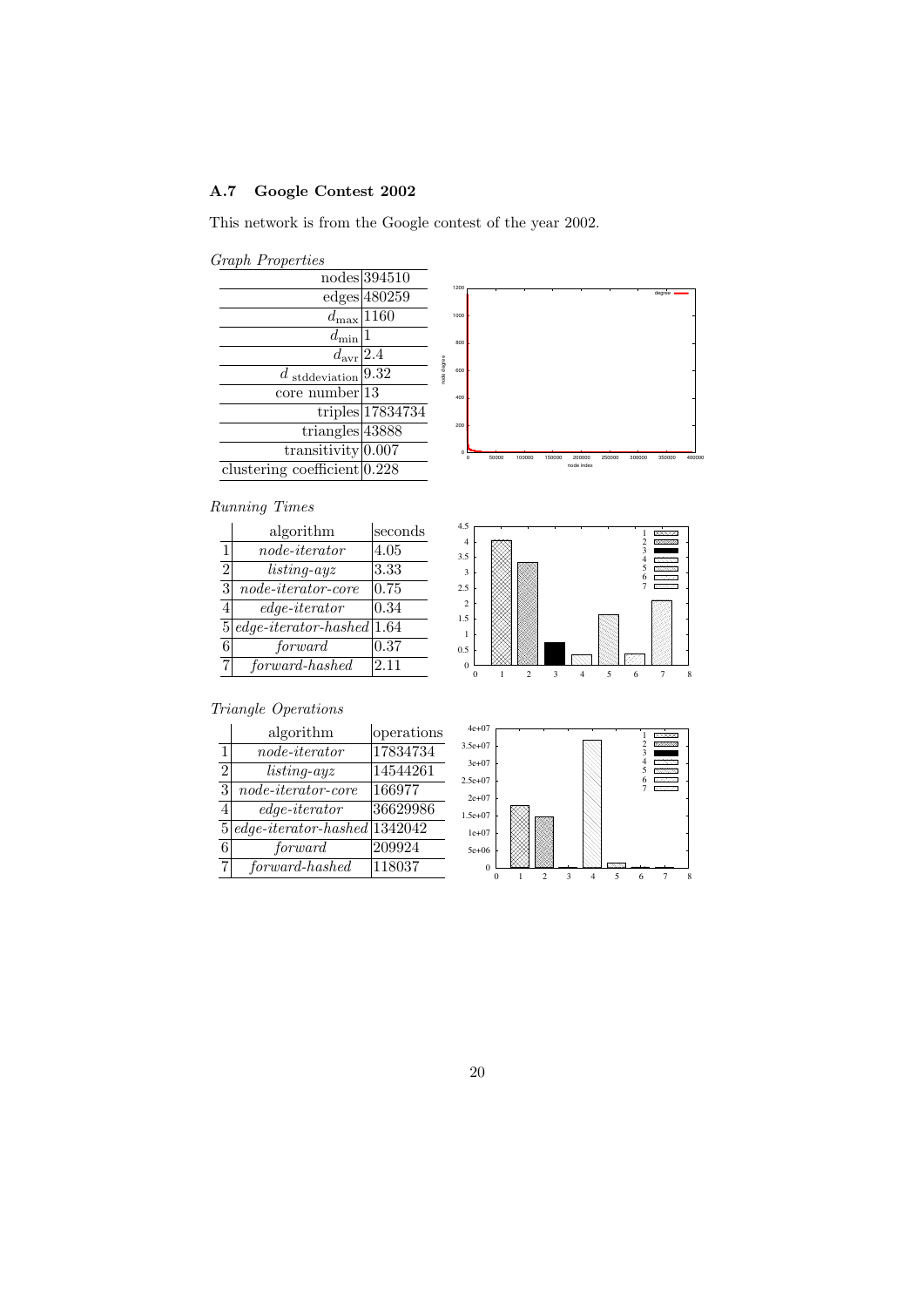#### A.8 HEP Literature

Citation data from KDD Cup 2003, a knowledge discovery and data mining competition. The graph is based on a publication data base on High Energy Particle Physics. Two publications are linked if one of them cites the other.

Graph Properties



|                | algorithm                           | seconds |
|----------------|-------------------------------------|---------|
| 1              | $node\text{-}iterator$              | 8.27    |
| $\overline{2}$ | $listing-ayz$                       | 5.31    |
| $\overline{3}$ | $node\text{-}iterator\text{-}core$  | 0.97    |
| 4              | $edge-iterator$                     | 0.55    |
| 5 <sup>1</sup> | $edge-iterator\text{-}hashed  2.49$ |         |
| 6              | forward                             | 0.17    |

7 forward-hashed 1.10



|                | algorithm                              | operations           |
|----------------|----------------------------------------|----------------------|
| 1              | $node\text{-}iterator$                 | 35665330             |
| $\overline{2}$ | $listing-ayz$                          | 22709903             |
| 3              | $node\text{-}iterator\text{-}core$     | $\overline{3297336}$ |
| 4              | $edge-iterator$                        | 72014506             |
| 5 <sup>1</sup> | $edge-iterator\text{-}hashed 13415279$ |                      |
| 6              | forward                                | 8552106              |
| 7              | forward-hashed                         | 3295650              |

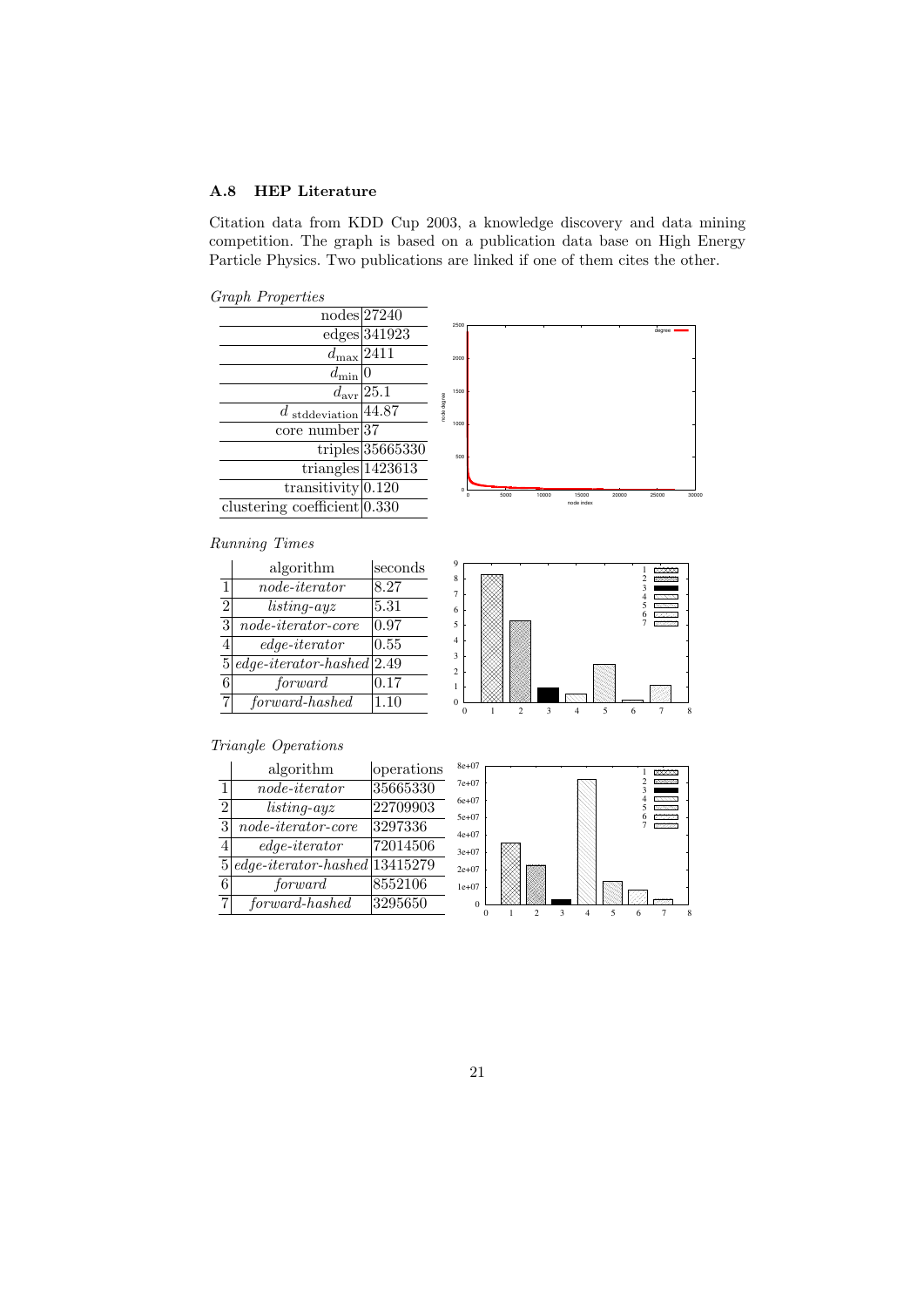#### A.9 Router Network

Internet routers (nodes) and their connections (edges) collected by the Cooperative Association for Internet Data Analysis (CAIDA). The data is from 2004. Unfortunately the link has either been moved or the data completely removed.

Graph Properties

| $\cdots$ are provided by the second second second second second second second second second second second second second second second second second second second second second second second second second second second second |                     |            |               |       |         |       |            |                  |        |        |            |        |
|----------------------------------------------------------------------------------------------------------------------------------------------------------------------------------------------------------------------------------|---------------------|------------|---------------|-------|---------|-------|------------|------------------|--------|--------|------------|--------|
|                                                                                                                                                                                                                                  | nodes 192244        |            |               |       |         |       |            |                  |        |        |            |        |
|                                                                                                                                                                                                                                  | edges 609066        |            | 1200          |       |         |       |            |                  |        |        | degree     |        |
| $d_{\text{max}} 1071$                                                                                                                                                                                                            |                     |            | 1000          |       |         |       |            |                  |        |        |            |        |
| $d_{\min}$                                                                                                                                                                                                                       |                     |            | 800           |       |         |       |            |                  |        |        |            |        |
| $d_{\text{avr}} 6.3$                                                                                                                                                                                                             |                     |            |               |       |         |       |            |                  |        |        |            |        |
| $d$ stddeviation 14.14                                                                                                                                                                                                           |                     | ode degree | 600           |       |         |       |            |                  |        |        |            |        |
| $core\;number 32$                                                                                                                                                                                                                |                     |            | 400           |       |         |       |            |                  |        |        |            |        |
|                                                                                                                                                                                                                                  | triples $ 22468727$ |            |               |       |         |       |            |                  |        |        |            |        |
| triangles $455062$                                                                                                                                                                                                               |                     |            | 200           |       |         |       |            |                  |        |        |            |        |
| transitivity $ 0.061$                                                                                                                                                                                                            |                     |            | $\Omega$<br>n | 20000 | 40000   | 60000 | 80000      | 100000<br>120000 | 140000 | 160000 | 180000     | 200000 |
| clustering coefficient $ 0.202 $                                                                                                                                                                                                 |                     |            |               |       |         |       | node index |                  |        |        |            |        |
| Running Times                                                                                                                                                                                                                    |                     |            |               |       |         |       |            |                  |        |        |            |        |
| algorithm                                                                                                                                                                                                                        | seconds             |            | 6             |       |         |       |            |                  |        |        | poccoc     |        |
| $\blacksquare$<br>$\mathbf{1}$ $\mathbf{1}$ $\mathbf{1}$                                                                                                                                                                         | ---                 |            |               |       | 0000000 |       |            |                  |        |        | 5000000000 |        |

|                | algorithm                           | seconds |
|----------------|-------------------------------------|---------|
| 1              | $node\text{-}iterator$              | 5.55    |
| $\overline{2}$ | $listing-ayz$                       | 5.21    |
| $\overline{3}$ | $node\text{-}iterator\text{-}core$  | 1.02    |
|                | $edge-iterator$                     | 0.47    |
| 5              | $edge-iterator\text{-}hashed$ [2.63 |         |
| 6              | forward                             | 0.30    |
| 7              | forward-hashed                      | 1.73    |



|                | algorithm                             | operations |
|----------------|---------------------------------------|------------|
| 1              | $node\text{-}iterator$                | 22468727   |
| $\overline{2}$ | $listing-ayz$                         | 21221322   |
| 3              | $node\text{-}iterator\text{-}core$    | 1636761    |
| $\overline{4}$ | $edge-iterator$                       | 46155586   |
| 5 <sup>1</sup> | $edge-iterator\text{-}hashed 8190585$ |            |
| 6              | forward                               | 3853533    |
| 7              | forward-hashed                        | 1411673    |

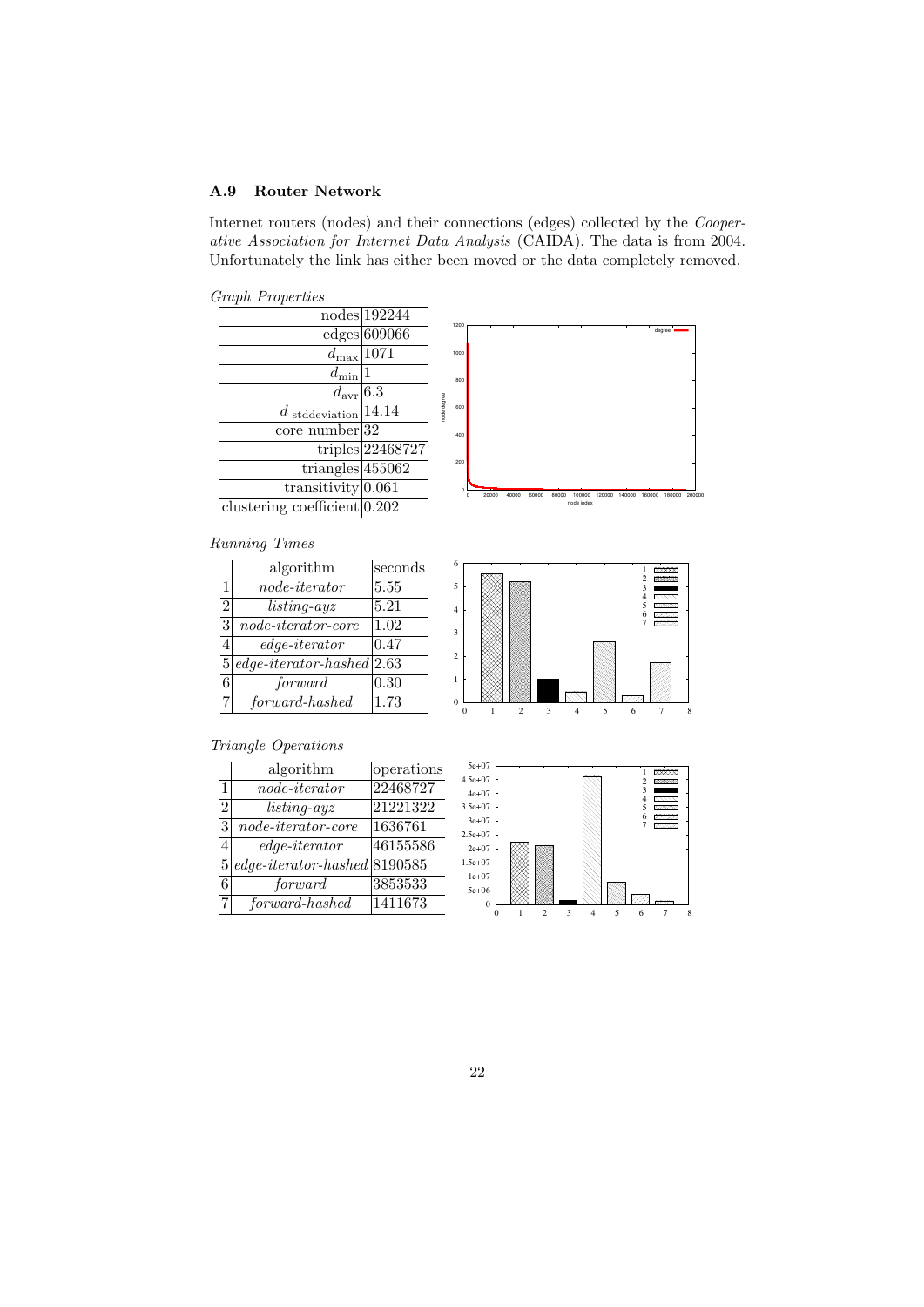#### <span id="page-22-0"></span>A.10 Notre Dame WWW

Each node represents a web page within the nd.edu domain. An edge between to web pages exist if one of them was linking the other.

Graph Properties



| $\mathbf{1}$   | $node\text{-}iterator$                 | 304881174 |
|----------------|----------------------------------------|-----------|
| $\mathfrak{D}$ | $listing-ayz$                          | 83374735  |
| 3              | $node\text{-}iterator\text{-}core$     | 9664634   |
|                | $edge-iterator$                        | 611942564 |
| 5 <sup>1</sup> | $edge-iterator\text{-}hashed 31373326$ |           |
| 6              | forward                                | 18742108  |
|                | forward-hashed                         | 9473218   |

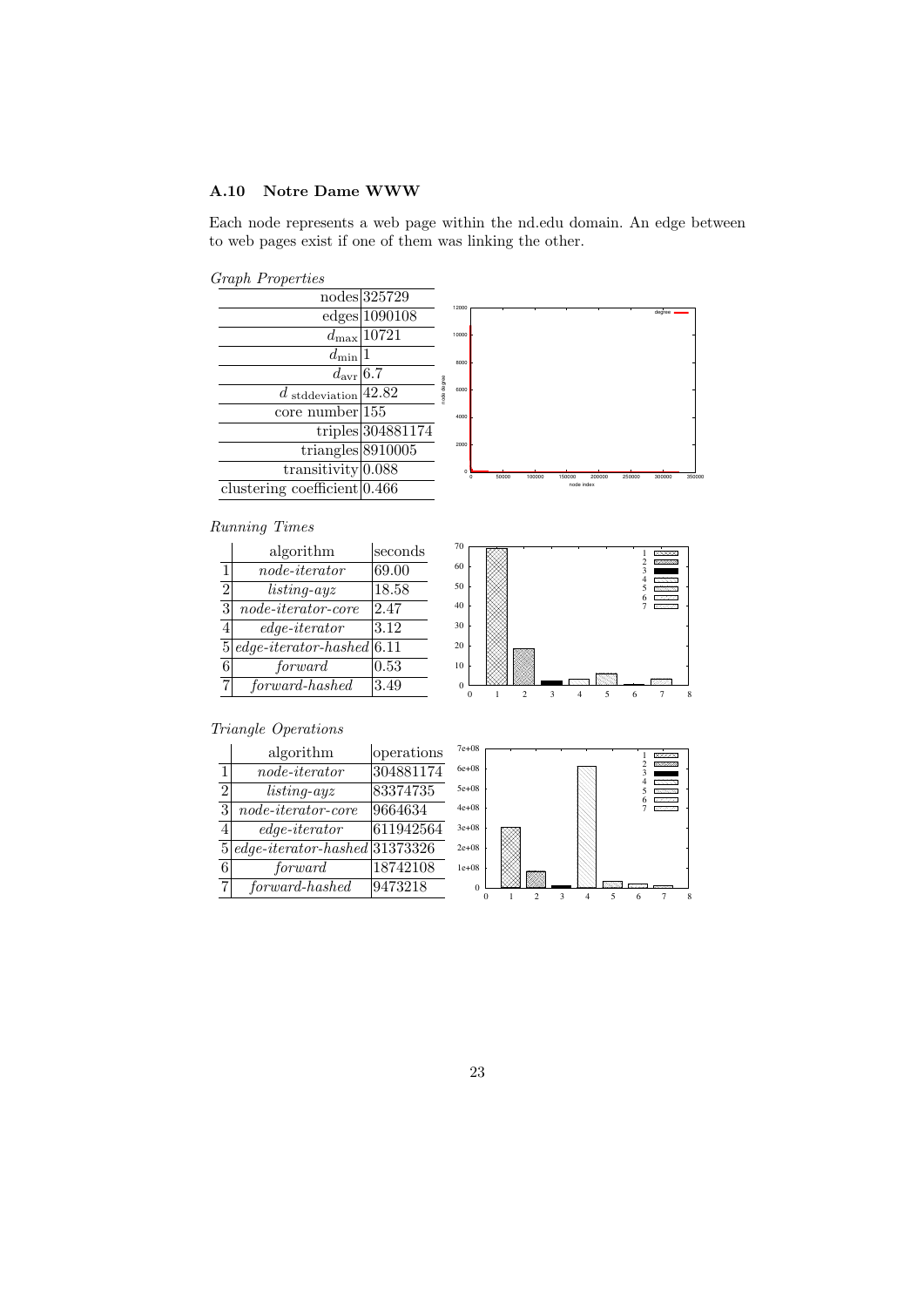#### A.11 US Patents

The network Patents is based on the The NBER U.S. Patent Citations Data File, version 2001.

Graph Properties



### Running Times

|                | algorithm                            | seconds |
|----------------|--------------------------------------|---------|
| $\mathbf{1}$   | $node\text{-}iterator$               | 143.12  |
| $\overline{2}$ | $listing-ayz$                        | 141.91  |
| 3              | $node\text{-}iterator\text{-}core$   | 46.02   |
|                | $edge-iterator$                      | 14.54   |
| 5              | $edge-iterator\text{-}hashed$ [88.64 |         |
| 6              | forward                              | 14.98   |
|                | forward-hashed                       | 64.12   |



|                | algorithm                                 | operations |
|----------------|-------------------------------------------|------------|
| 1              | $node\text{-}iterator$                    | 335781273  |
| 2              | $listing-ayz$                             | 335781273  |
| 3              | $node\text{-}iterator\text{-}core$        | 44077584   |
|                | $edge-iterator$                           | 704600440  |
| 5 <sup>1</sup> | $edge-iterator\text{-}hashed   209064247$ |            |
| 6              | forward                                   | 101235960  |
| 7 <sub>i</sub> | forward-hashed                            | 41627744   |

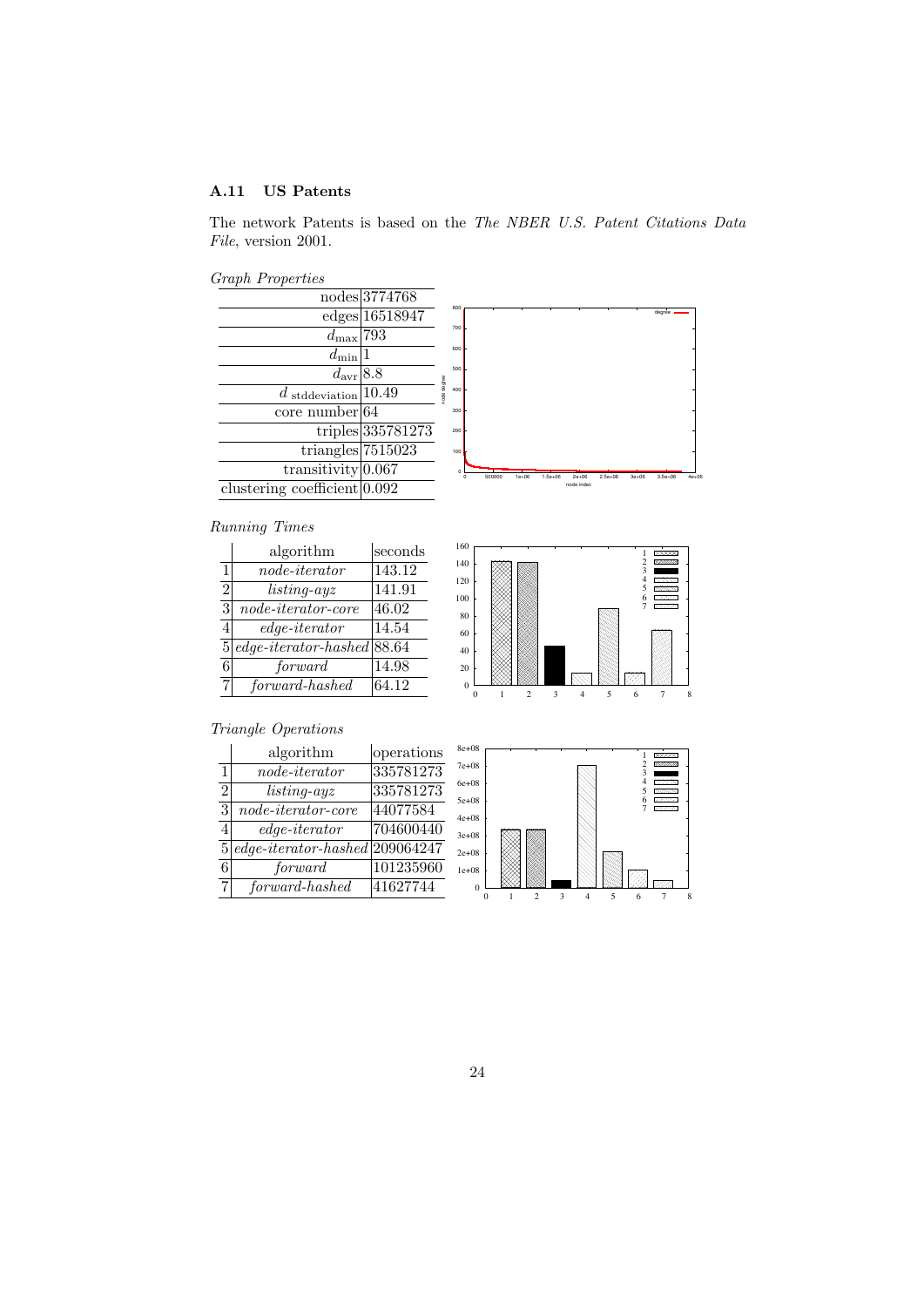### A.12 Wordnet

This network is based on a dictionary.



|                                  | nodes 82670       | 600                |       |       |       |          |
|----------------------------------|-------------------|--------------------|-------|-------|-------|----------|
|                                  | edges 120399      |                    |       |       |       |          |
| $d_{\max}$                       | 543               | 500                |       |       |       |          |
| $a_{\min}$                       |                   | 400                |       |       |       |          |
| $d_{\rm avr}$                    | 2.9               |                    |       |       |       |          |
| $d$ stddeviation 7.74            |                   | hode degree<br>300 |       |       |       |          |
| core number <sup>[5]</sup>       |                   | 200                |       |       |       |          |
|                                  | triples $2707088$ |                    |       |       |       |          |
| triangles $52\overline{66}$      |                   | 100                |       |       |       |          |
| transitivity $0.006$             |                   | o                  | 10000 | 20000 | 30000 | 40000    |
| clustering coefficient $ 0.056 $ |                   |                    |       |       |       | node ind |
|                                  |                   |                    |       |       |       |          |

# Running Times

|                | algorithm                          | seconds |
|----------------|------------------------------------|---------|
| 1              | $node\text{-}iterator$             | 0.58    |
| $\overline{2}$ | $listing-ayz$                      | 0.49    |
| $\overline{3}$ | $node\text{-}iterator\text{-}core$ | 0.16    |
| 4              | $edge-iterator$                    | 0.07    |
| 5              | $edge-iterator\text{-}hashed 0.42$ |         |
| 6              | forward                            | 0.07    |
| $\overline{7}$ | forward-hashed                     | 0.44    |



degre

# Triangle Operations

|                | algorithm                            | operations |
|----------------|--------------------------------------|------------|
| $\mathbf{1}$   | $node\text{-}iterator$               | 2707088    |
| $\overline{2}$ | $listing-ayz$                        | 2223834    |
| 3              | $node\text{-}iterator\text{-}core$   | 59299      |
|                | $edge-iterator$                      | 5654974    |
| 5              | $edge-iterator\text{-}hashed 497430$ |            |
| 6              | forward                              | 106790     |
| 7              | forward-hashed                       | 56875      |



0 1 2 3 4 5 6 7 8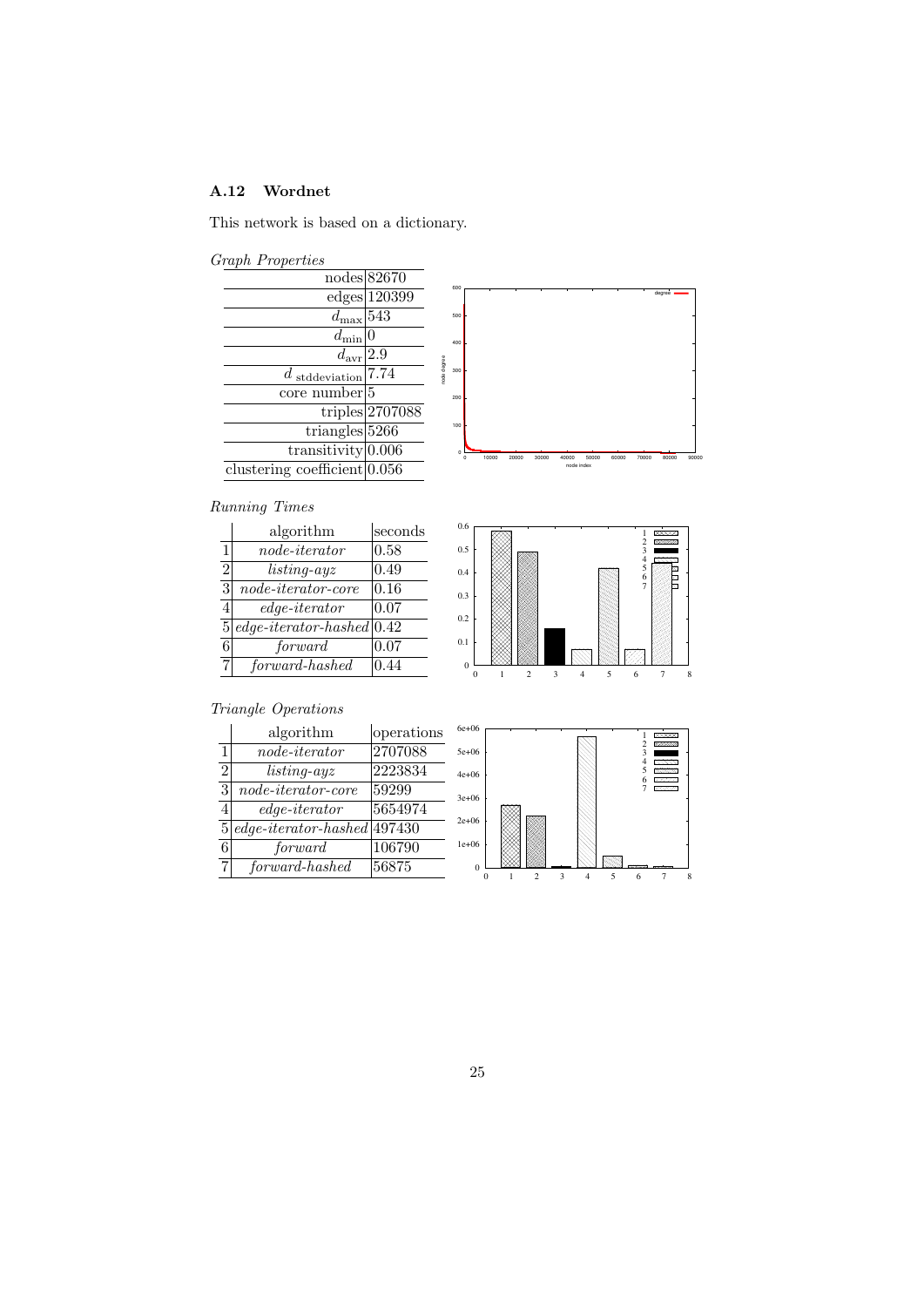### B Experiments on Generated Graphs

We use several series of generated graphs to see how the execution times and the number of triangle operations evolve. The basic graphs  $G_{n,m}$  are generated by adding  $m$  randomly chosen links between the  $n$  nodes. We do not allow loops or multiple links. In this kind of graphs nodes with high degrees are very unlikely. To achieve high degree nodes we extend a prime graph  $G_{n_0,m_0}$  to a graph  $G_{n,m,h}$ by selecting  $h$  nodes for which we add links to randomly selected nodes until the degree of the *i*-th node is  $\frac{n}{2} \frac{h-i}{h}$ . Again, we do not allow loops or multiple links.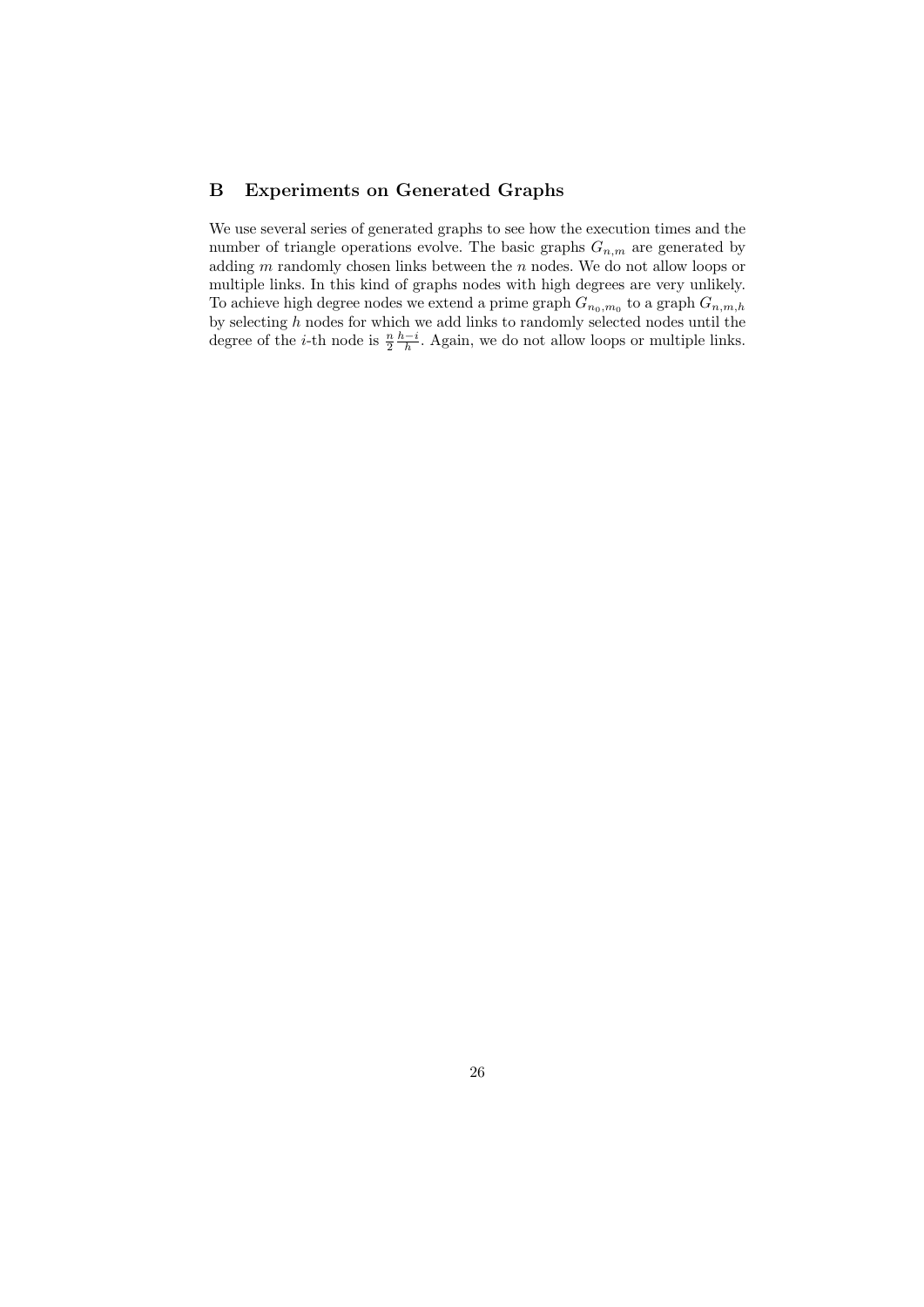### <span id="page-26-0"></span>B.1 Sparse  $G_{n,m}$

The graphs are generated according to the  $G_{n,m}$  model. The relation between n and  $m$  was chosen such that the graphs have an average degree of 50.



triangle operations  $(y-axis)$  versus number of edges  $(x-axis)$ 

execution time in seconds (y-axis) versus number of edges (x-axis)

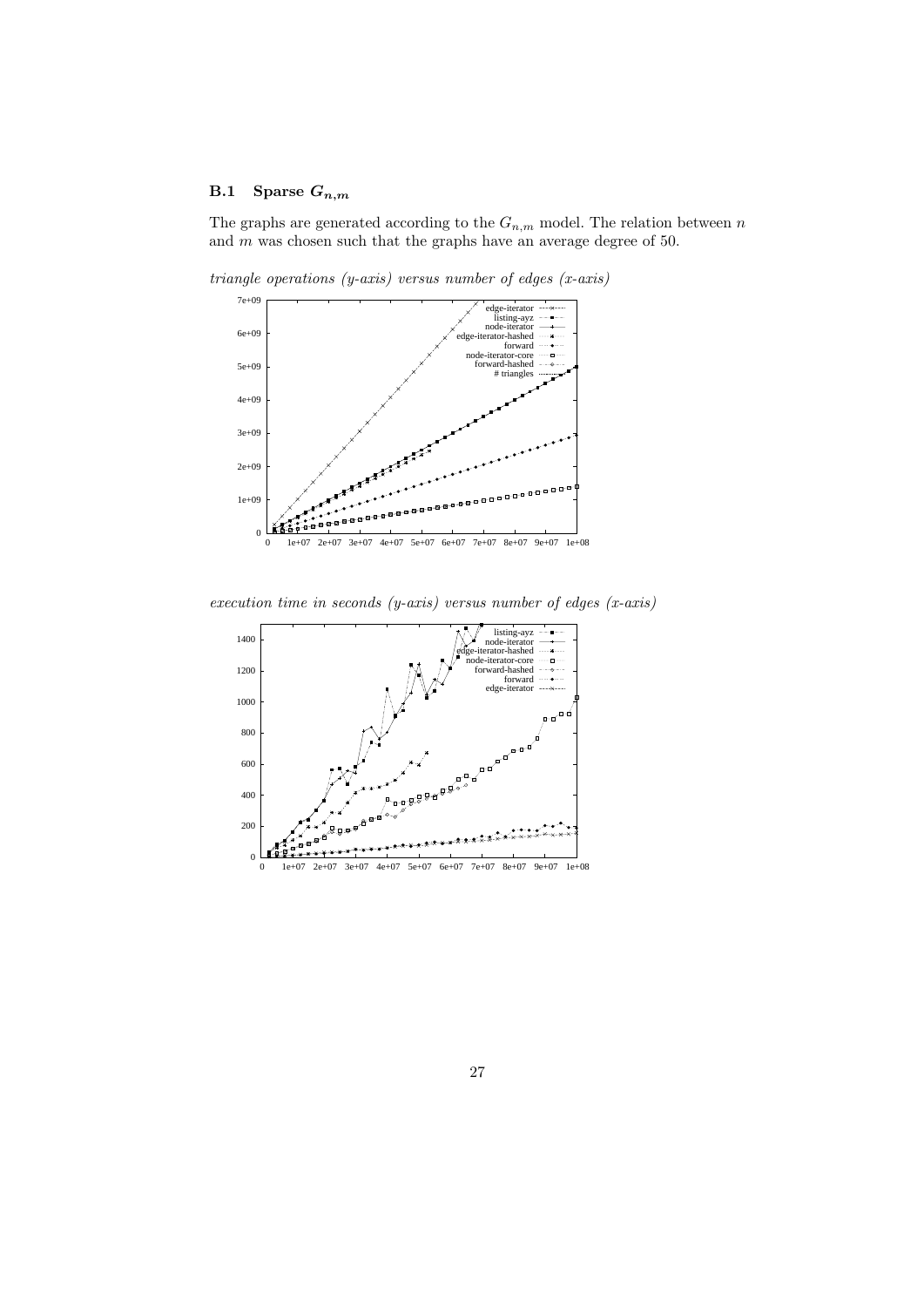### B.2 Sparse  $G_{n,m}$  overlayed with  $\Theta(\ln n)$  high degree nodes

First a graph  $G_{n,m_0}$  with average degree of 50 is generated. This prime graph is extended to a  $G_{n,m,h}$  graph with parameter  $h = 3 \ln n$ .



triangle operations  $(y-axis)$  versus number of edges  $(x-axis)$ 



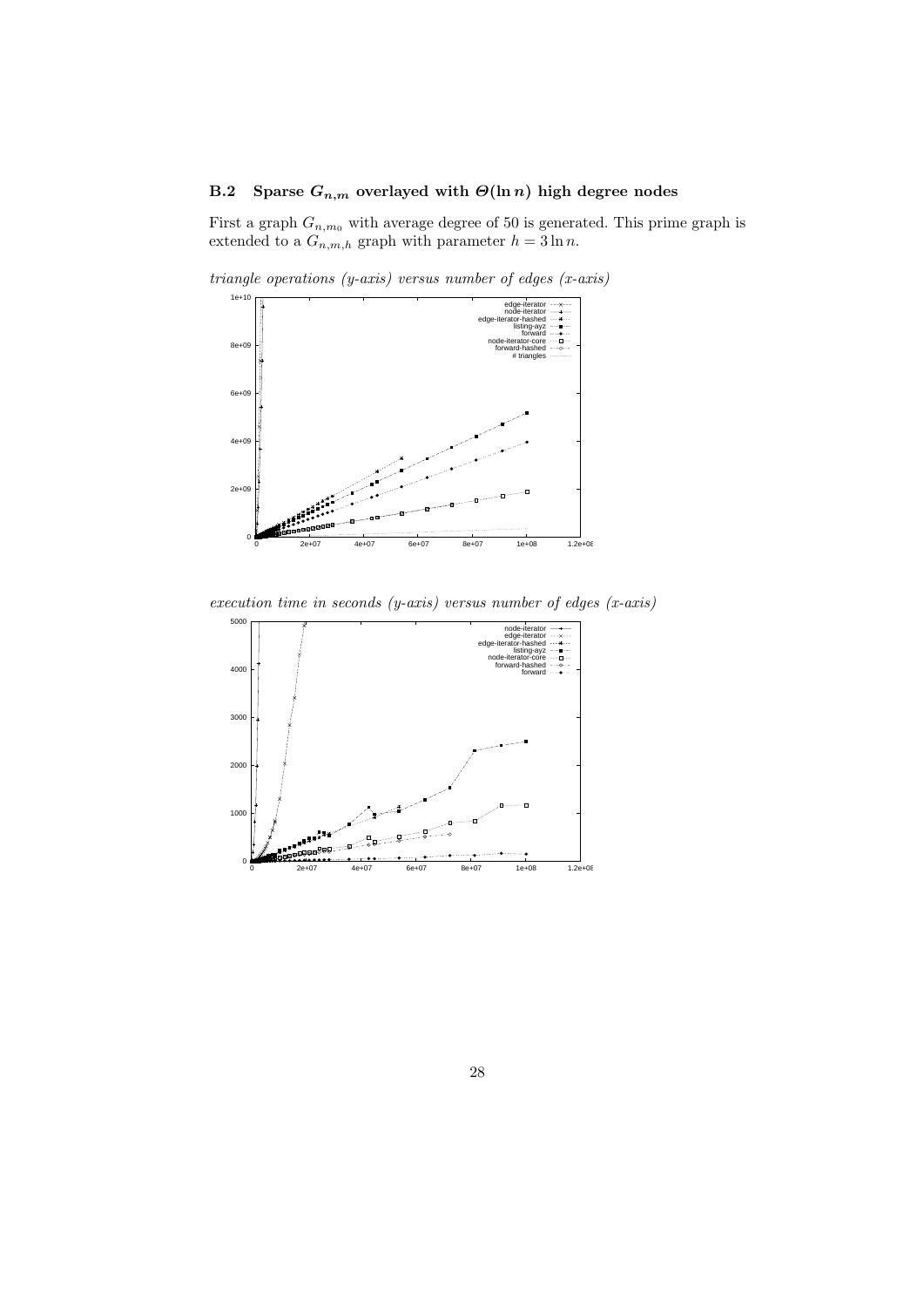# <span id="page-28-0"></span>B.3 Sparse  $G_{n,m}$  overlayed with  $\Theta(\sqrt{n})$  high degree nodes

The graphs are constructed like in Section  $B.1$ , but here the parameter h is set The gradient  $\frac{1}{\sqrt{n}}$ .





execution time in seconds (y-axis) versus number of edges (x-axis)

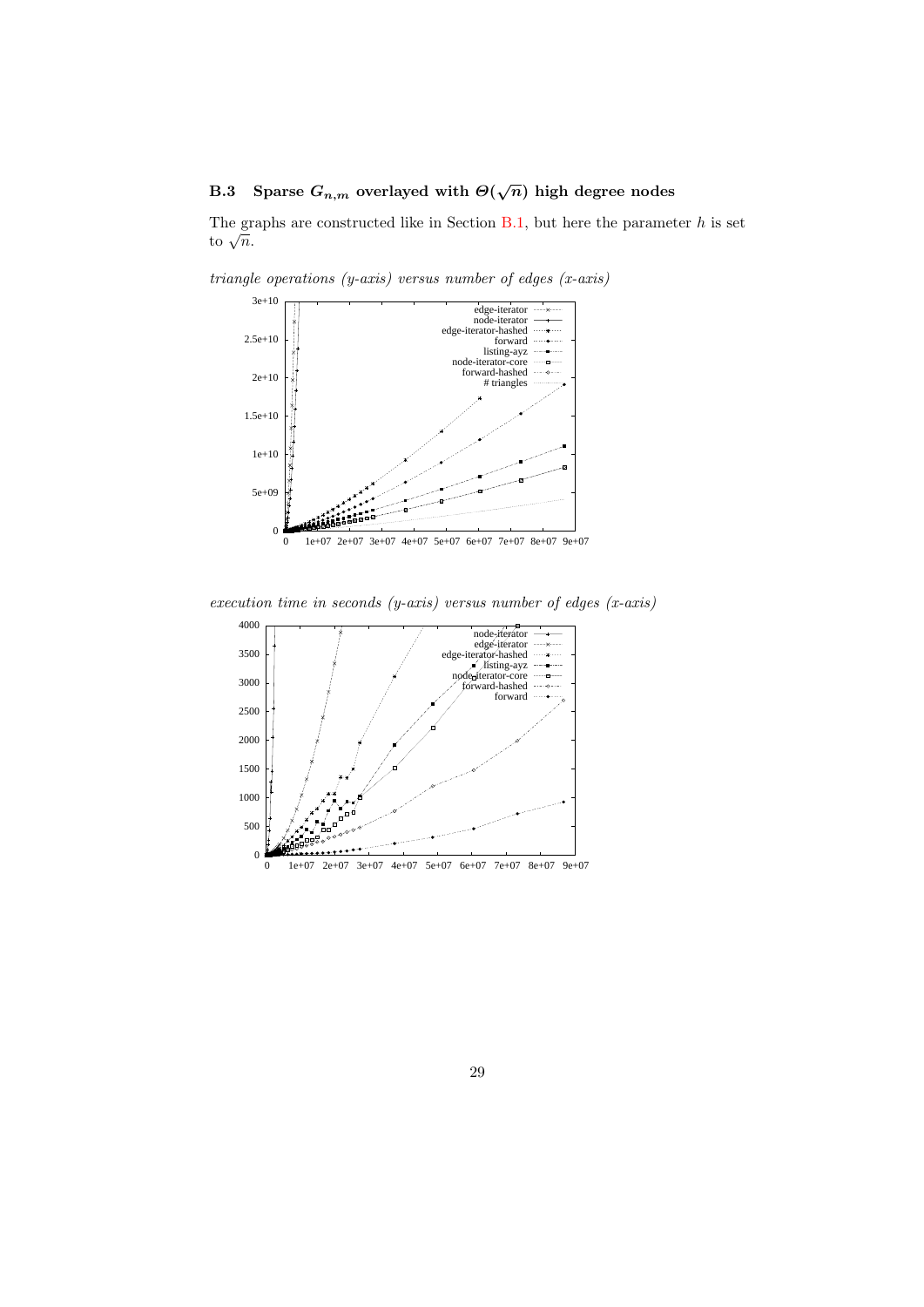## <span id="page-29-0"></span>B.4 Dense  $G_{n,m}$

The graphs are generated according to the  $G_{n,m}$  model. The relation between n and m was chosen such that the graphs have a fixed density  $m/\binom{n}{2}$  of 0.01.



triangle operations  $(y-axis)$  versus number of edges  $(x-axis)$ 

execution time in seconds (y-axis) versus number of edges (x-axis)

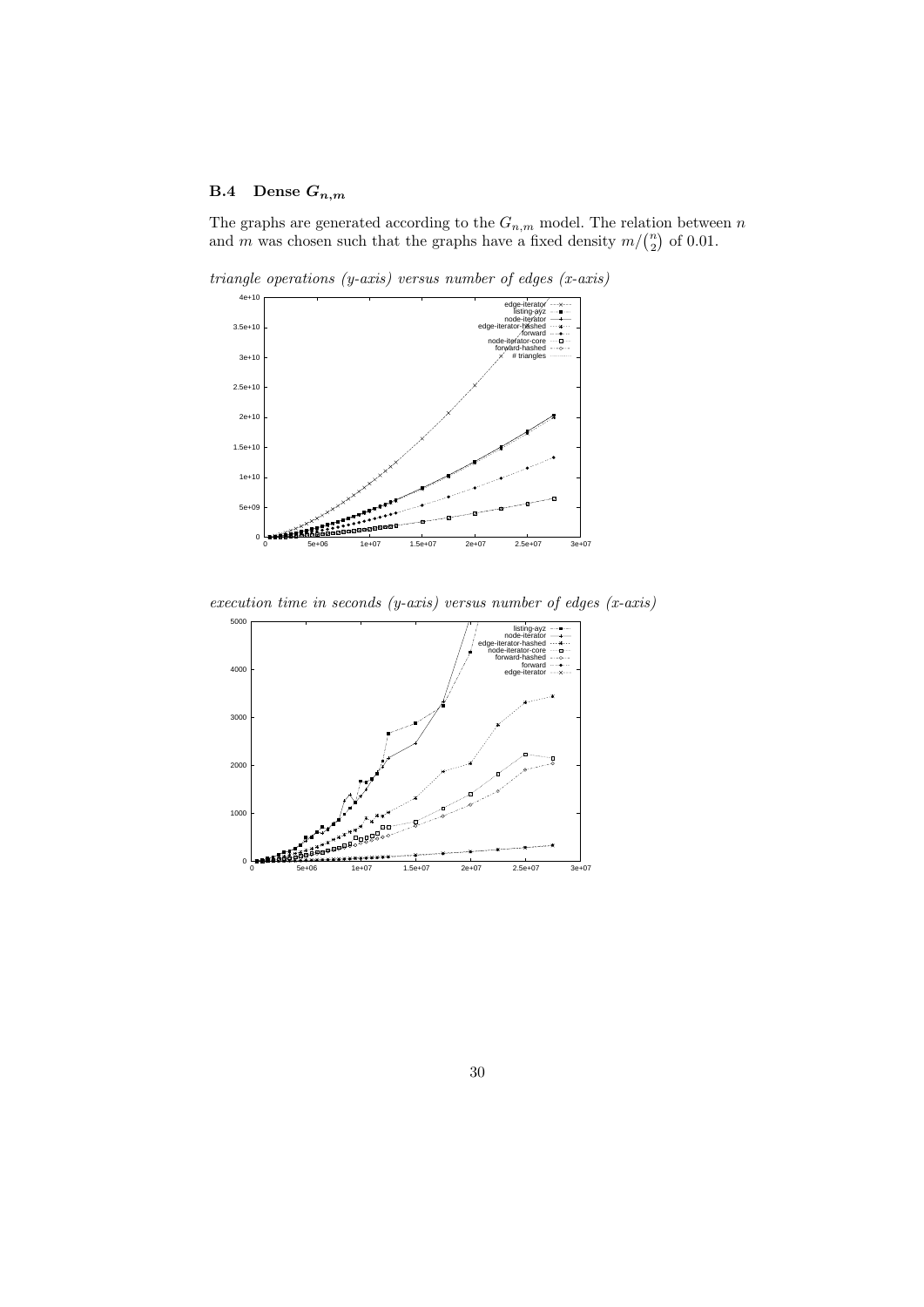# <span id="page-30-0"></span>B.5 Dense  $G_{n,m_0}$  overlayed with  $\Theta(\ln m_0)$  high degree nodes

The prime graphs  $G_{n_0,m_0}$  are generated like in Section [B.4](#page-29-0) and extended with parameter  $h = \ln m_0$ .



triangle operations  $(y-axis)$  versus number of edges  $(x-axis)$ 

execution time in seconds (y-axis) versus number of edges (x-axis)

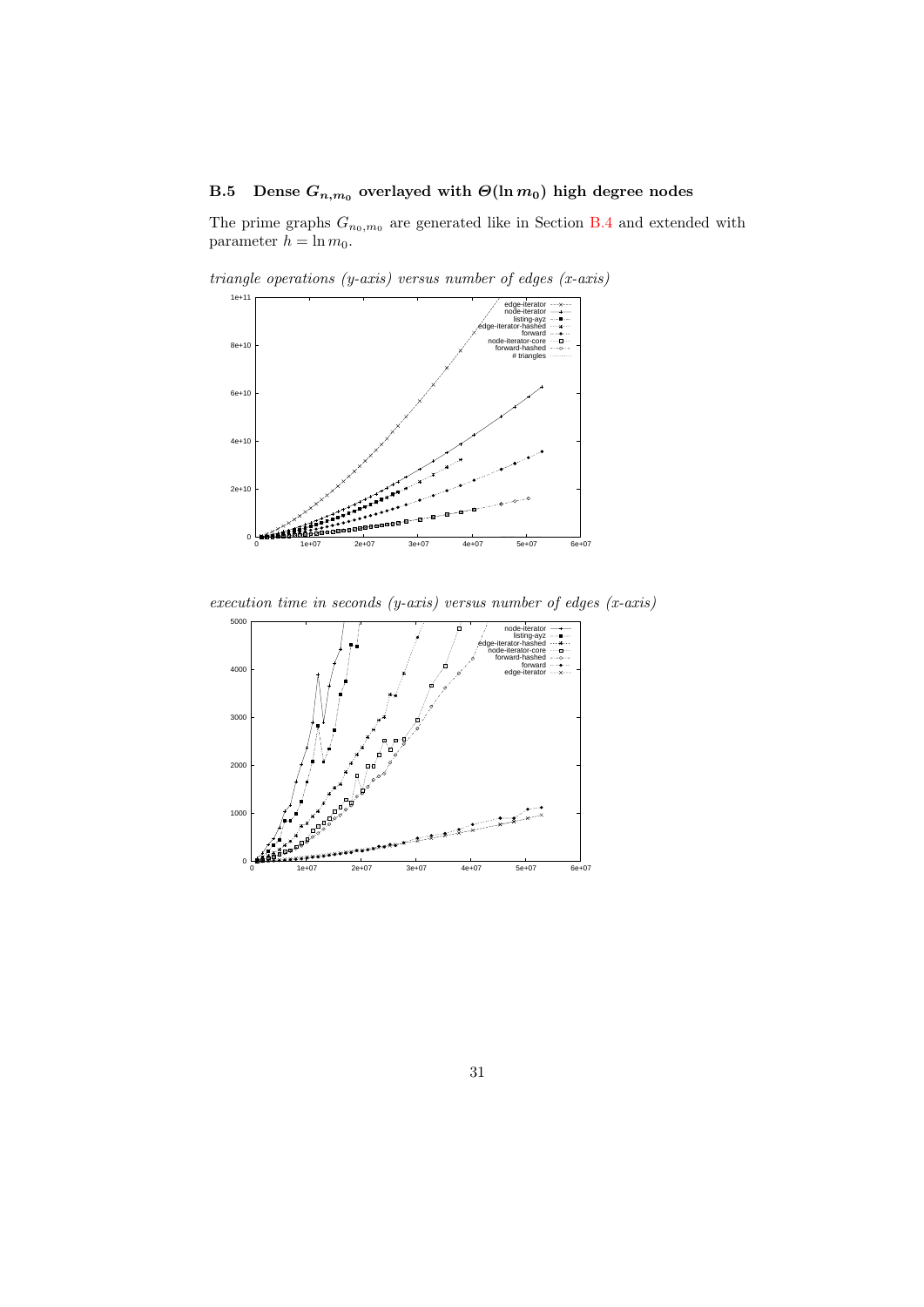# <span id="page-31-0"></span>B.6 Dense  $G_{n,m_0}$  overlayed with  $\Theta(\sqrt{m_0})$  high degree nodes

The same procedure as in Section  $B.5$  is used, but here the parameter  $h$  is set to  $\sqrt{m_0}$ .



triangle operations  $(y-axis)$  versus number of edges  $(x-axis)$ 

execution time in seconds (y-axis) versus number of edges (x-axis)

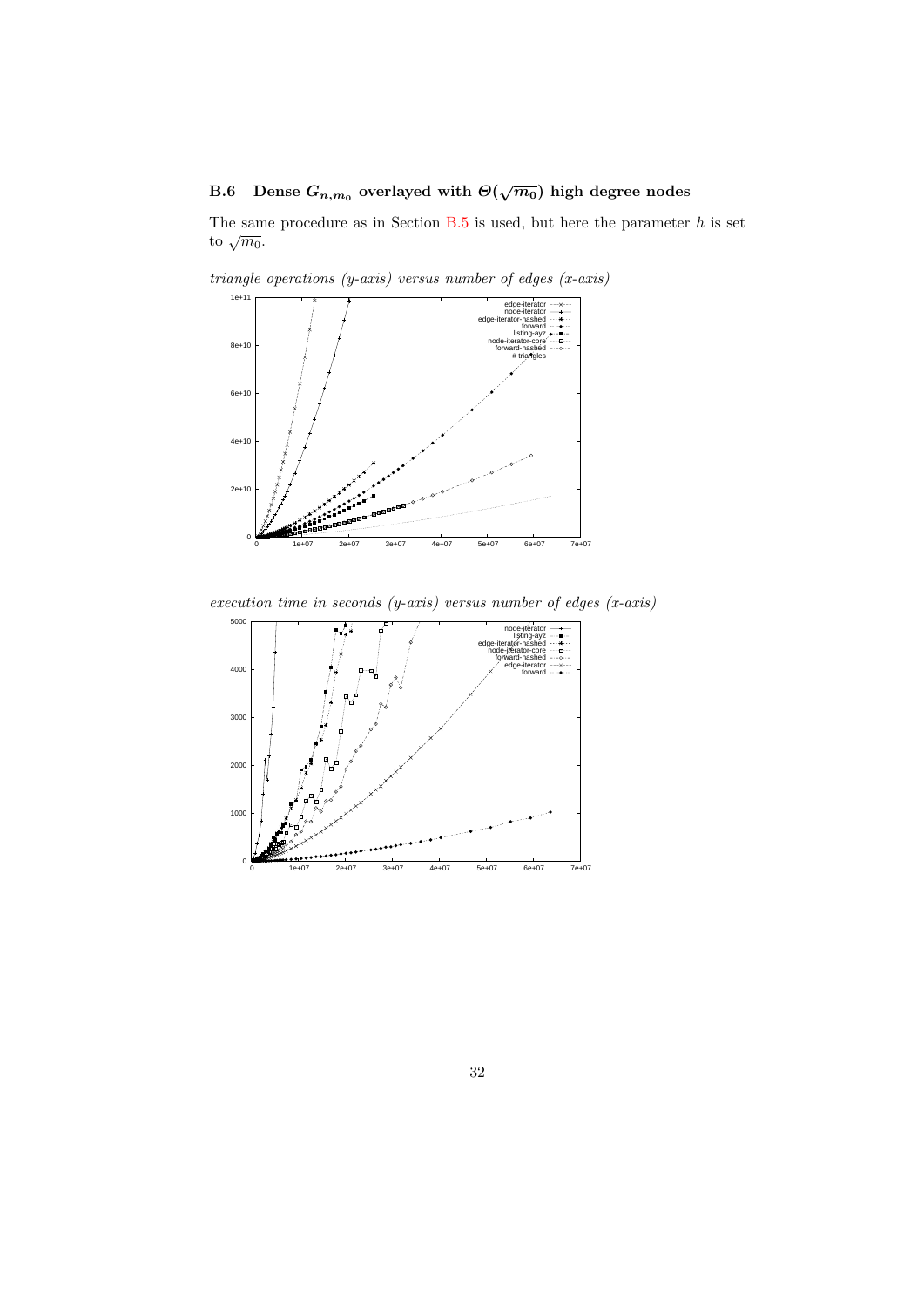### <span id="page-32-0"></span>C Hashing versus Balanced Trees

We investigate the performance between hashed containers and balanced tree containers for storing the edges. The template from  $\Box$ gnu $\Box$ cxx::hash map was used for the hashed container. We store two pointers from the incident nodes of an edge. The hashing function combines two random bit fields of size size t (one for each node) with the XOR operation. The tree container is based on the template std::set, which is an implementation of a red and black tree. An edge is coded with the lexicographic ordering of the two addresses of the incident node pointers. The results are shown in the Figure below. The graphs are constructed in the same way as the ones used in Section [B.3.](#page-28-0)

Hashing versus Balanced Trees: Execution time in seconds (y-axis) depending on the number of edges (x-axis)

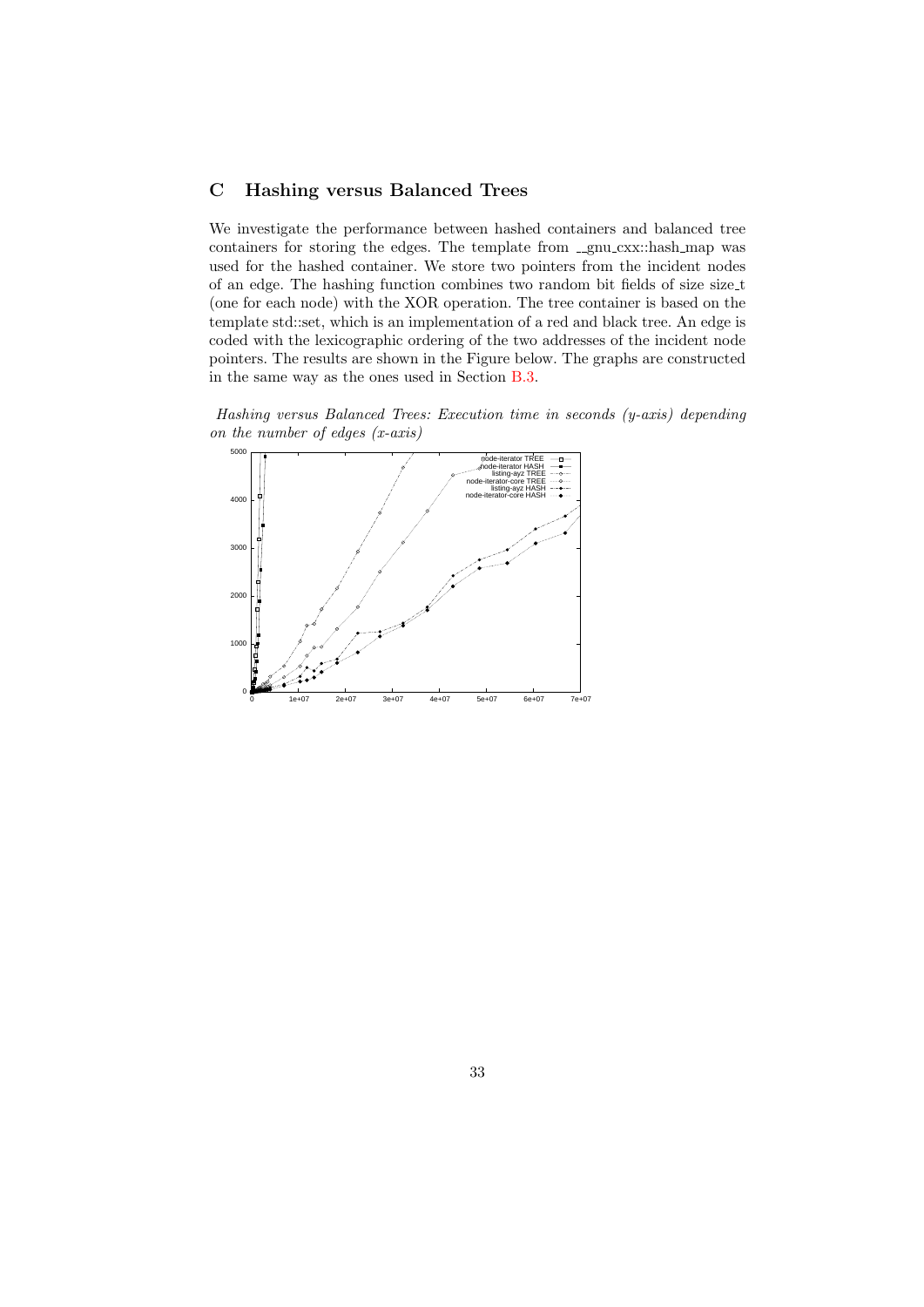### D Orderings for the forward Algorithm

We ordered the nodes with high degree first for the forward Algorithm. Here we compare the performance for the proposed ordering to the ordering with high degrees last and also to a random node ordering. The graphs are constructed in the same way as the ones used in Section [B.6.](#page-31-0)

triangle operations  $(y-axis)$  versus number of edges  $(x-axis)$ 



execution times in seconds (y-axis) versus number of edges  $(x-axis)$